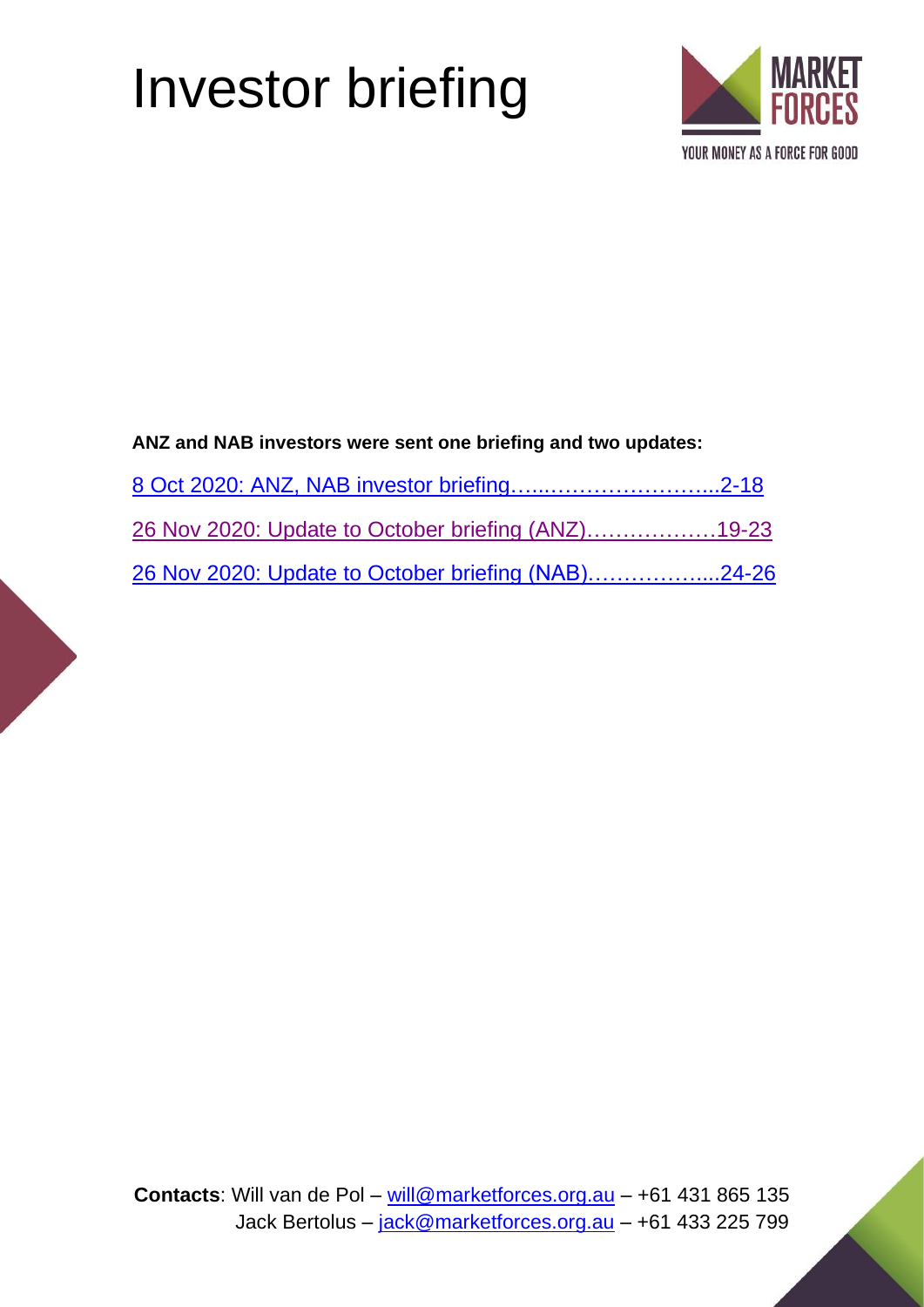#### <span id="page-1-0"></span>**8 Oct 2020: Investor briefing**

ANZ (ASX:ANZ)

• 5 October 2020: [resolutions announced to the ASX](https://www.asx.com.au/asxpdf/20201005/pdf/44nc94s81hr1c5.pdf)

#### NAB (ASX:NAB)

• 5 October 2020: [resolutions announced to the ASX](https://www.asx.com.au/asxpdf/20201005/pdf/44nbyh9pph3xg0.pdf)

#### Resolution

Shareholders request the Company disclose, in subsequent annual reporting, strategies and targets to reduce exposure to fossil fuel (oil, gas, coal) assets in line with the climate goals of the Paris Agreement, including the elimination of exposure to thermal coal in OECD countries by no later than 2030.

**As set out in this briefing, investor support for these resolutions is required to bring ANZ and NAB's strategic planning into line with their stated support for the climate goals of the Paris Agreement and investor expectations regarding climate risk disclosure.**

# Contents (October brief)

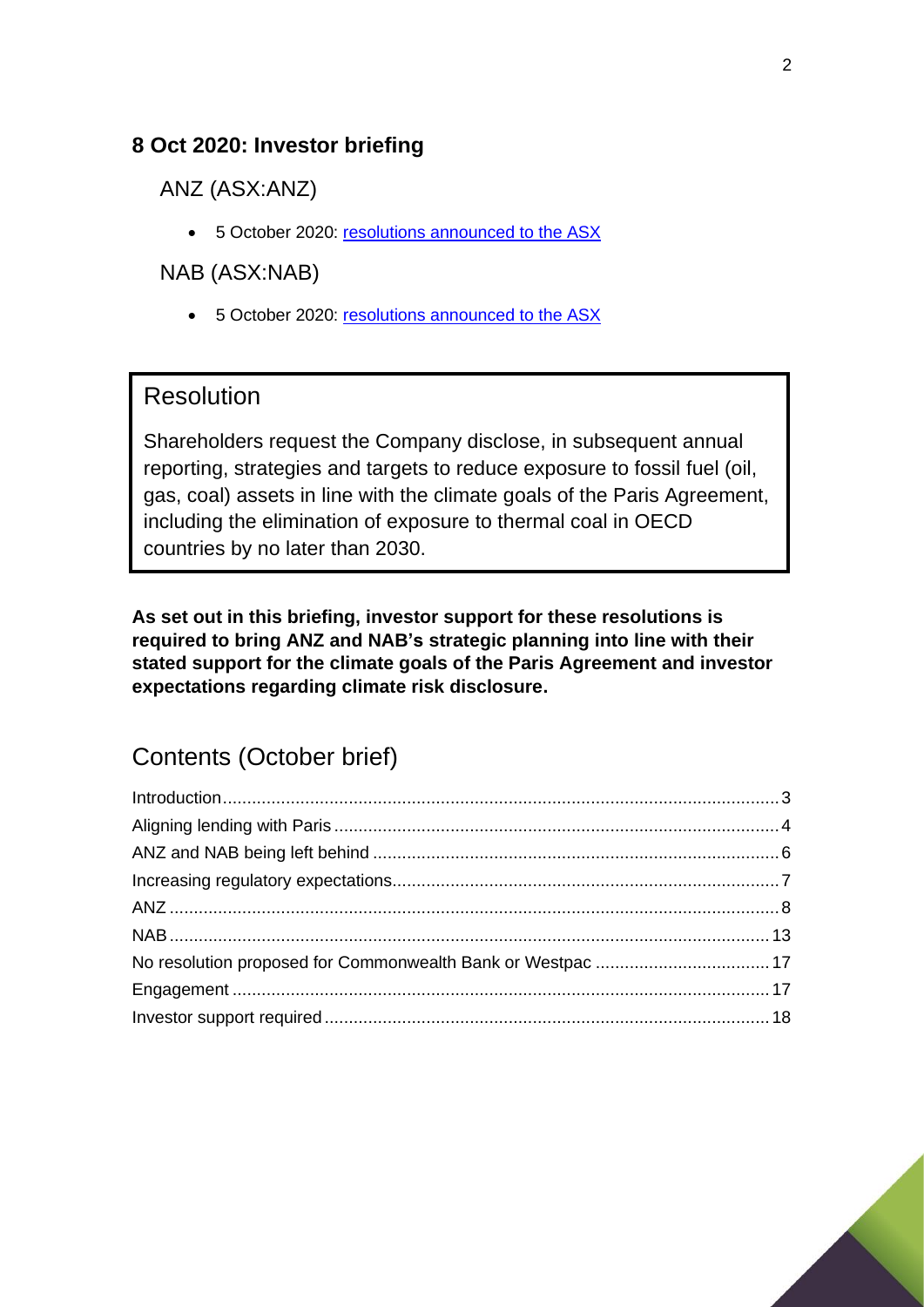#### *"Transition risk will be greatest for banks that lend to firms in carbon-intensive industries and to individuals or businesses that are reliant on these firms."*

[Reserve Bank of Australia, October 2019](https://www.rba.gov.au/publications/fsr/2019/oct/box-c-financial-stability-risks-from-climate-change.html) Financial Stability Review

## <span id="page-2-0"></span>Introduction

Signed by 197 nations, the [Paris Agreement](https://unfccc.int/sites/default/files/english_paris_agreement.pdf) aims to limit "the increase in the global average temperature to well below 2°C above pre-industrial levels and pursuing efforts to limit the temperature increase to 1.5°C".

ANZ and NAB have both committed to support these Paris climate goals. However, the banks' current lending practices and policies are failing to live up to these commitments.

This inconsistency exposes each of the banks to climate change transition risks, with market and regulatory action to achieve the Paris climate goals expected to devalue carbon intensive assets and companies.

As part of a responsible approach to managing these risks on behalf of shareholders, ANZ and NAB must disclose clear strategies and targets to reduce exposure to coal, oil and gas assets in line with the Paris climate goals.

Both banks have failed to reduce exposures to fossil fuel assets since the Paris Agreement was signed. In fact, both reported increased total fossil fuel exposure in 2019, demonstrating their current policies are insufficient to manage climate change transition risk.



Both ANZ and NAB disclose fossil fuel exposure within their 'resources', and 'project finance' or 'energy generation' portfolios (respectively). Additionally, ANZ reports more comprehensive exposures within its TCFD reporting, which apparently overlaps with its resources reporting. For comparison, all sets of reporting are included.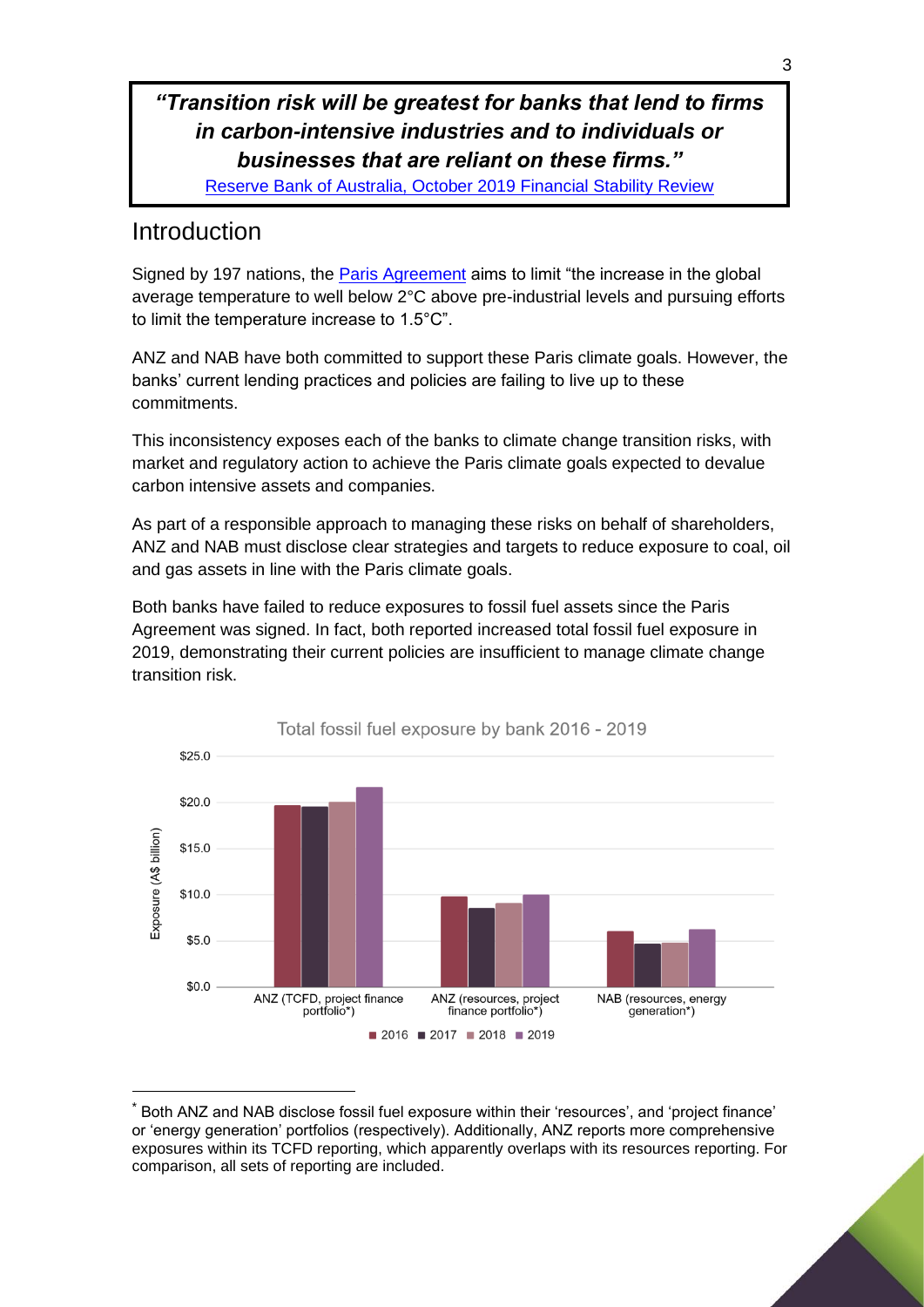*"To meet the upper Paris goal ('well below 2C'), we must achieve net zero emissions by 2040-2050. This requires a rapid phase-out of existing fossil fuel infrastructure, leaving no room for expansion of the gas industry."* [25 leading scientists at Australian universities,](https://www.smh.com.au/environment/climate-change/australia-s-chief-scientist-is-wrong-on-gas-say-leading-experts-20200824-p55oty.html) 24 August 2020

# <span id="page-3-0"></span>Aligning lending with Paris

Meeting the climate goals of the Paris Agreement requires a rapid transition away from coal, oil and gas use. In order to support the Paris climate goals, banks must stop financing the expansion of the fossil fuel sector and start reducing exposure to these sectors in line with a 1.5°C decarbonisation pathway.

The Executive Director of the International Energy Agency [stated](https://www.theguardian.com/business/2018/nov/13/world-has-no-capacity-to-absorb-new-fossil-fuel-plants-warns-iea) in 2018 that to limit temperature rise to 2°C, let alone the Paris Agreement's 1.5°C target, "We have no room to build anything that emits  $CO<sub>2</sub>$  emissions". Indeed, [peer-reviewed research](https://www.nature.com/articles/s41586-019-1364-3) published in *Nature* concludes that achievement of the Paris Agreement means "little or no additional  $CO<sub>2</sub>$ -emitting infrastructure can be commissioned".



Source: *[Oil Change International analysis](http://priceofoil.org/content/uploads/2020/09/OCI-Big-Oil-Reality-Check-vF.pdf) based on data from Rystad Energy, IEA, World Energy Council, IPCC and Global Carbon Project*

Existing coal power capacity [must be phased out](https://climateanalytics.org/publications/2019/coal-phase-out-insights-from-the-ipcc-special-report-on-15c-and-global-trends-since-2015/) completely by 2030 in OECD countries, and by 2040 globally.

The [IPCC's Special Report on Global Warming of 1.5°C](https://www.ipcc.ch/site/assets/uploads/sites/2/2019/05/SR15_Chapter2_Low_Res.pdf) states: "In model pathways with no or limited overshoot of 1.5 $^{\circ}$ C, global net anthropogenic CO<sub>2</sub> emissions decline by about 45% from 2010 levels by 2030 ... reaching net zero around 2050".

The IPCC report demonstrates that, without relying on assumptions that carbon capture and storage technology will play a significant future role, the role of gas for primary energy must decline globally (from a 2010 baseline) by 25% by 2030 and 74%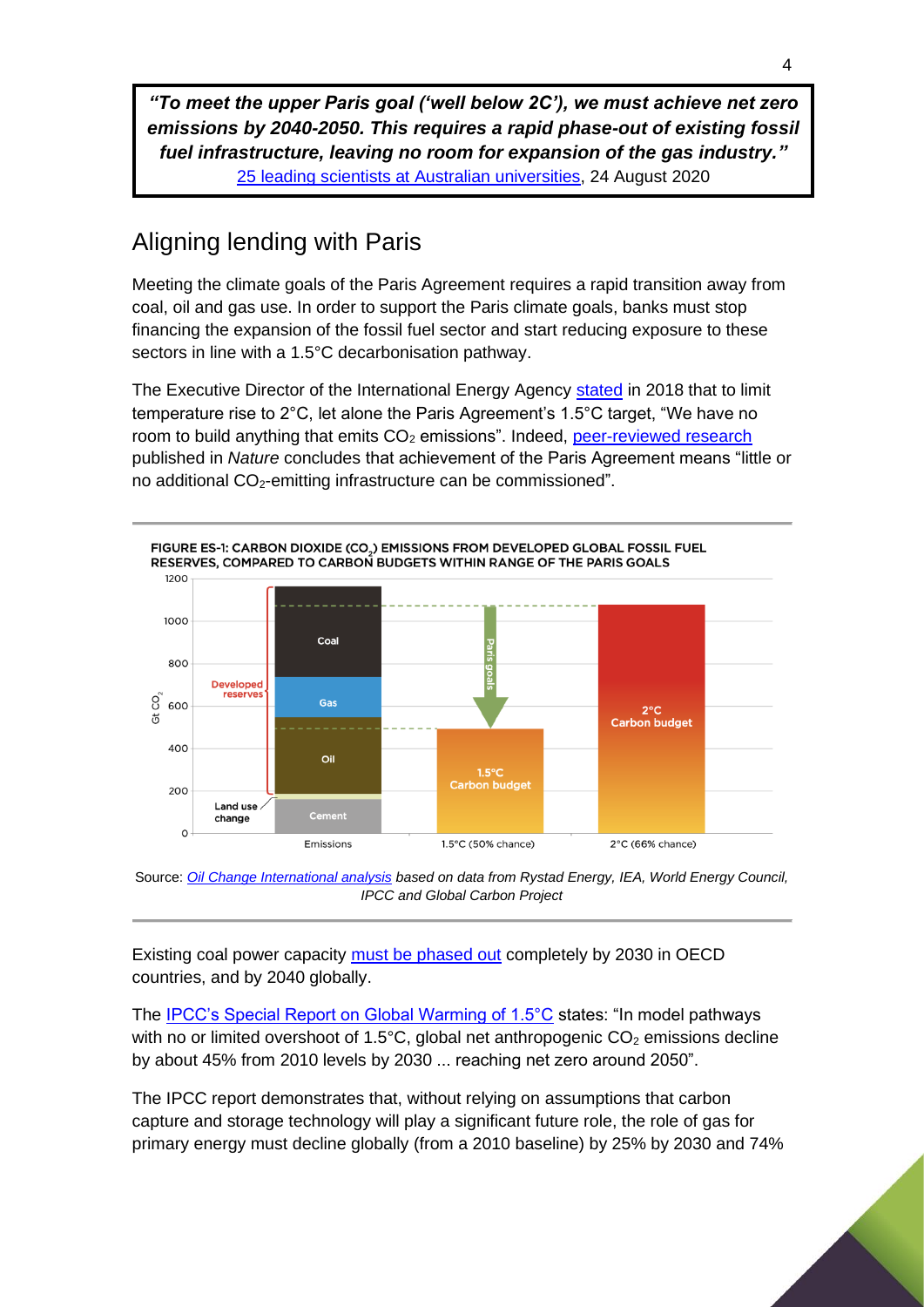by 2050, with oil's share of primary energy falling 37% and 87% over the same time frames.

[Analysis](https://www.globalwitness.org/en/campaigns/oil-gas-and-mining/overexposed/) of the IPCC's modelling has found that "over the next decade any production from new oil and gas fields, beyond those already in production or development, is incompatible with limiting warming to 1.5°C".

The science is clear: meeting the Paris goals means no new fossil fuels, and rapid phase outs of coal, oil and gas use.



*Source: [Carbon Brief analysis](https://www.carbonbrief.org/analysis-why-coal-use-must-plummet-this-decade-to-keep-global-warming-below-1-5c) of data from IPCC SR15 and Global Carbon Project, as cited by [Oil Change](http://priceofoil.org/content/uploads/2020/09/OCI-Big-Oil-Reality-Check-vF.pdf)  [International](http://priceofoil.org/content/uploads/2020/09/OCI-Big-Oil-Reality-Check-vF.pdf)*



*Source: IPCC SR15 and Rystad Energy UCube, as cited by [Oil Change International](http://priceofoil.org/content/uploads/2020/09/OCI-Big-Oil-Reality-Check-vF.pdf)*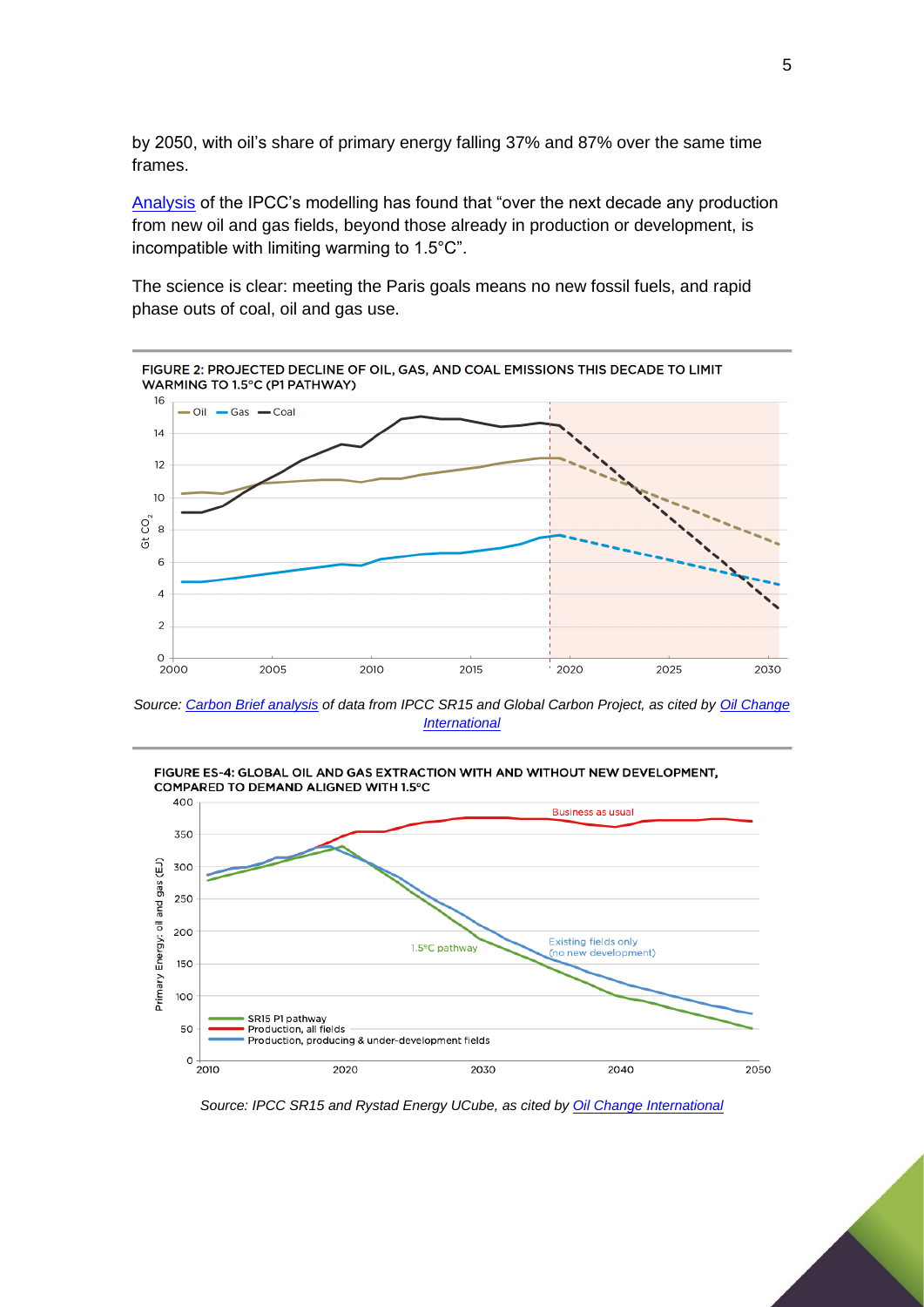## <span id="page-5-0"></span>ANZ and NAB being left behind

Major financial institutions have joined calls for action to reduce emissions in line with the Paris climate goals, including the phase out of coal power in OECD countries by 2030. Signed by 631 investors representing over US\$37 trillion in assets, the [Global](https://theinvestoragenda.org/focus-areas/policy-advocacy/)  [Investor Statement to Governments on Climate Change](https://theinvestoragenda.org/focus-areas/policy-advocacy/) calls on governments to "phase out thermal coal power worldwide by set deadlines". Its accompanying Briefing [Paper](https://theinvestoragenda.org/wp-content/uploads/2019/06/GISGCC-briefing-paper-FINAL.pdf) sets out these deadlines, including the elimination of coal power in OECD countries by no later than 2030.

[Commonwealth Bank has committed](https://www.commbank.com.au/content/dam/commbank/about-us/download-printed-forms/environment-and-social-framework.pdf) to "reduce our exposures to thermal coal mining and coal fired power generation, with the view to exiting the sector by 2030, subject to Australia having a secure energy platform" and "only providing Banking and Financing activity to New oil, gas or metallurgical coal projects if supported by an assessment of the environmental, social and economic impacts of such activity, and if in line with the goals of the Paris Agreement".

[Westpac has committed](https://www.westpac.com.au/content/dam/public/wbc/documents/pdf/aw/sustainability/WBC-climate-change-position-statement-2023.pdf) to "continue to support our existing thermal coal customers, managing our portfolio in line with a commitment to reduce our exposure to zero by 2030".

[Suncorp](https://www.suncorpgroup.com.au/corporate-responsibility/sustainable-growth/responsible-banking-insurance-investing) "has a target to phase out existing thermal coal exposures by 2025, as well as phase out underwriting oil and gas by 2025. Suncorp will phase out of directly investing in oil and gas by 2040 by:

- immediately avoid the top 10% by kg CO2 per barrel of oil equivalent
- $\bullet$  the top 25% by 2025
- $\bullet$  the top 50% by 2030
- phase out of all oil and gas exploration and production by 2040."

Internationally, 10 [banks](https://www.banktrack.org/campaign/banks_and_coal) have fully excluded direct finance to new thermal coal mines worldwide, and 14 [banks](https://www.banktrack.org/campaign/banks_and_coal_power) have fully excluded direct finance for new coal power plants worldwide. In Rainforest Action Network's 2020 [Fossil fuel finance report card,](https://www.ran.org/wp-content/uploads/2020/03/Banking_on_Climate_Change__2020_vF.pdf) ANZ and NAB's fossil fuel finance policies consistently scored below many international peers, averaging just 10.5 and 21 points (respectively) out of a possible 200.

ANZ and NAB's laggardly approaches leave the banks and their investors exposed to not only climate change transition risks, but also to the reputational risks associated with failure to act in line with community expectations. These risks should be of utmost concern to such large public institutions still trying to restore public trust after the governance failures exposed during the [Royal Commission into Misconduct in the](https://financialservices.royalcommission.gov.au/Pages/default.html)  [Banking, Superannuation and Financial Services Industry.](https://financialservices.royalcommission.gov.au/Pages/default.html)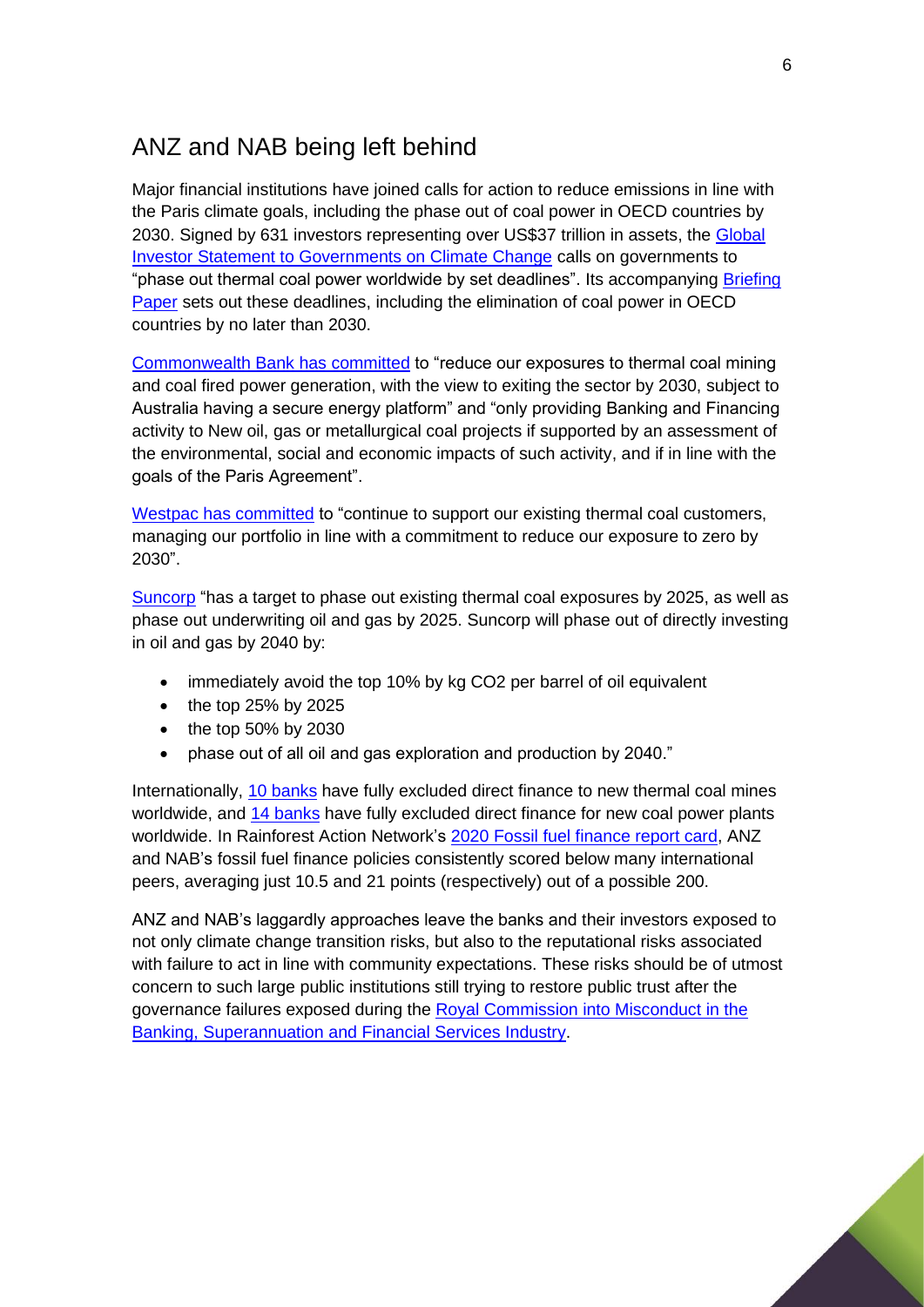#### <span id="page-6-0"></span>Increasing regulatory expectations

**Compliance with the OECD Guidelines, TCFD recommendations, and Australian regulator expectations requires ANZ and NAB to disclose strategies and targets to reduce exposure to coal, oil and gas assets in line with the climate goals of the Paris Agreement.**

In June 2017, the [Task Force for Climate-related Financial Disclosures](https://www.fsb-tcfd.org/wp-content/uploads/2017/06/FINAL-TCFD-Report-062817.pdf) (TCFD) published its final recommendations designed to allow investors to "appropriately assess and price climate-related risk and opportunities".

Recognising "Banks are exposed to climate-related risks and opportunities through their lending and other financial intermediary activities as well as through their own operations," the **TCFD** recommends:

*"Banks should provide the metrics used to assess the impact of (transition and physical) climate-related risks on their lending and other financial intermediary business activities in the short, medium, and long term."*

The TCFD also states:

*"Organizations should describe their key climate-related targets ... in line with anticipated regulatory requirements or market constraints or other goals."*

Both [ANZ](https://www.anz.com.au/content/dam/anzcom/shareholder/ANZ-2019-Climate-related-Financial-Disclosures.pdf) and [NAB](https://www.nab.com.au/content/dam/nabrwd/documents/reports/corporate/2019-sustainability-report-pdf.pdf) claim to have adopted the TCFD recommendations. However, the above extracts make it clear that, in order to properly comply with the TCFD's recommendations, ANZ and NAB must disclose targets to manage down exposure to fossil fuel sectors, in line with the carbon constraints that can be anticipated under the Paris climate agreement.

Australian regulators have been calling for robust, TCFD-aligned climate risk management from financial institutions. The Reserve Bank of Australia (RBA) has [warned](https://www.rba.gov.au/publications/fsr/2019/oct/box-c-financial-stability-risks-from-climate-change.html) of the material transition risks climate change poses:

*"Australian financial institutions that have exposure to carbon-intensive industries – such as power generation and mining, or to energy-intensive firms – will also be exposed to transition risk ... Sudden or unexpected regulatory change could quickly lower the value of such assets or businesses, some of which may become economically unviable or 'stranded'. Such regulatory changes could either be domestic or come from abroad, given the carbon intensity of Australia's exports."*

The RBA goes on to explain the essential role financial regulators, including APRA and ASIC, must "play in ensuring that climate risks are effectively managed by financial institutions". Both [APRA](https://www.apra.gov.au/media-centre/speeches/australias-new-horizon-climate-change-challenges-and-prudential-risk) and [ASIC](https://download.asic.gov.au/media/4871341/rep593-published-20-september-2018.pdf) have warned of their increasing focus on climate risk disclosure and management, with APRA Executive Board Member Geoff Summerhayes [stating:](https://www.apra.gov.au/media-centre/media-releases/apra-step-scrutiny-climate-risks-after-releasing-survey-results) "APRA wants to see continuous improvement in how organisations disclose and manage these [climate] risks over coming years".

On top of the clear guidance provided by local regulators, ANZ and NAB are subject to international regulatory regimes, including the OECD Guidelines for Multinational Enterprises. The [Dutch National Contact Point for the OECD Guidelines](https://www.oecdguidelines.nl/documents/publication/2019/04/19/ncp-final-statement-4-ngos-vs-ing) in April 2019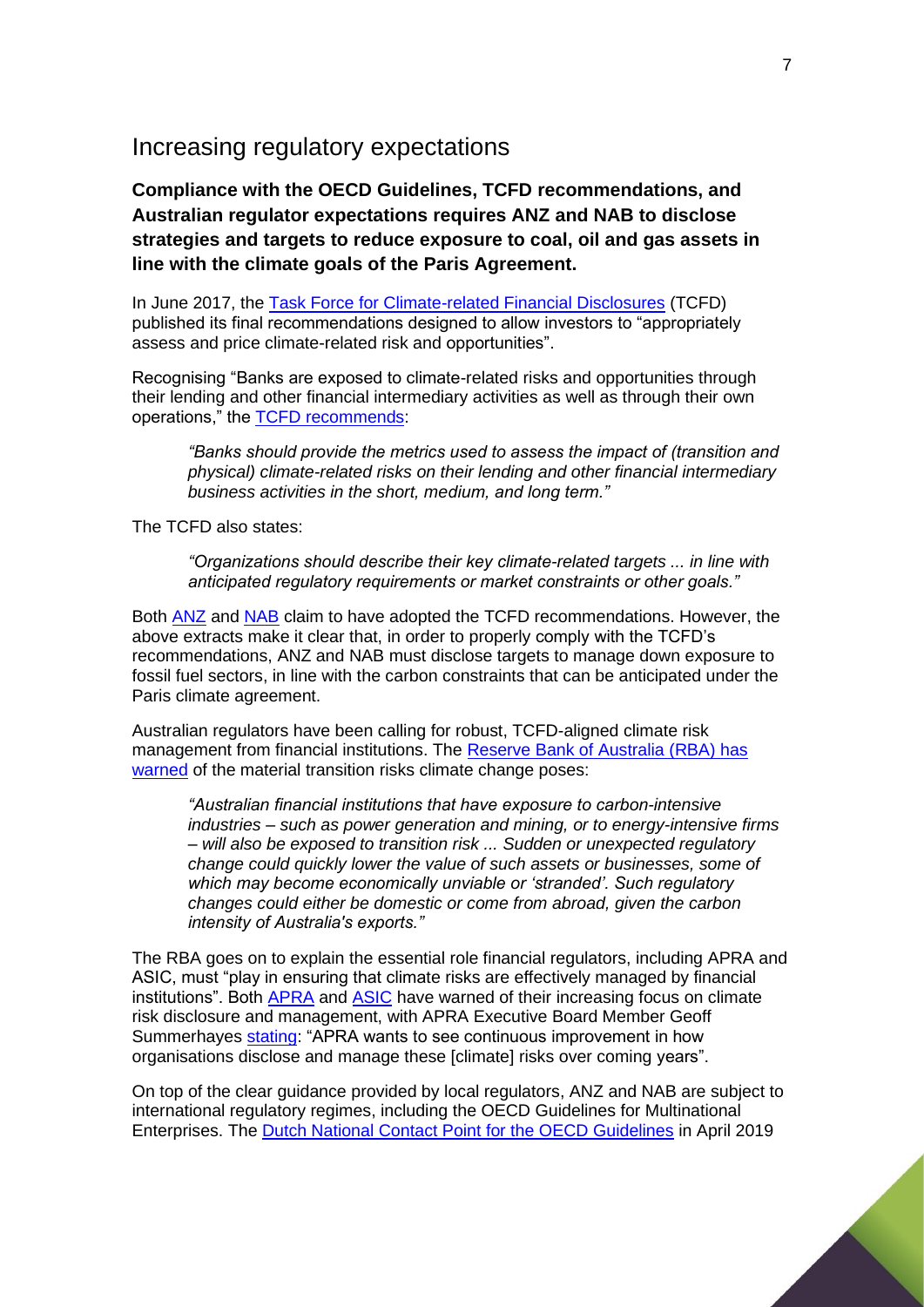concluded these guidelines require commercial banks to formulate concrete goals for aligning their financial services with the Paris Agreement.

ANZ is currently facing a [complaint](https://www.foe.org.au/bushfire_survivors_launch_claim_against_anz) under the OECD guidelines, claiming the bank failed to disclose scope 3 emissions, has inadequate systems of due diligence and environmental management, lacks policies to reduce fossil fuel investment, and is misleading the public and consumers by publicly supporting the Paris Agreement targets, while continuing to invest in projects that undermine those targets.

## <span id="page-7-0"></span>ANZ

ANZ's approach to coal, oil and gas exposure and lending falls far short of the action required to align with ANZ's [stated support](https://www.anz.com.au/content/dam/anzcomau/documents/pdf/aboutus/climate-change-statement.pdf) for the Paris Agreement. ANZ's reported exposure at default (EAD) to coal mining and oil & gas has each increased every year since FY17.

Data compiled by Market Forces shows that between 2016-2019 ANZ loaned at least \$2.2 [billion](https://www.marketforces.org.au/campaigns/banks-new/bigfourscorecard/) for 16 projects which expand the fossil fuel industry.<sup>1</sup> These projects are expected to enable the release of 4.1 billion tonnes of  $CO<sub>2</sub>$ , equivalent to almost 8 times Australia's [national emissions](https://www.industry.gov.au/sites/default/files/2020-05/nggi-quarterly-update-dec-2019.pdf) in 2019.

| <b>Project name</b>                                                  | Location     | <b>Lifetime emissions</b><br>enabled (mt $CO2$ ) |
|----------------------------------------------------------------------|--------------|--------------------------------------------------|
| Ichthys LNG                                                          | Australia    | 1,131                                            |
| Johan Sverdrup offshore oil field                                    | Norway       | 966                                              |
| Refinery and Petrochemical Integrated<br>Development (RAPID) Complex | Malaysia     | 583                                              |
| Elk-Antelope gas fields                                              | <b>PNG</b>   | 342                                              |
| Pluto LNG train 2                                                    | Australia    | 311                                              |
| Block A Aceh gas field                                               | Indonesia    | 295                                              |
| New Acland Stage 3 coal mine                                         | Australia    | 174                                              |
| Curragh coal mine expansion                                          | Australia    | 109                                              |
| Carborough Downs coal mine expansion                                 | Australia    | 46                                               |
| Jawa 2 gas power plant (800MW)                                       | Indonesia    | 42                                               |
| Tambak Lorok gas power plant (780MW)                                 | Indonesia    | 37                                               |
| Black Point gas power unit (550MW)                                   | Hong<br>Kong | 26                                               |
| Muara Karang gas power plant (500MW)                                 | Indonesia    | 24                                               |
| Atlas and Western Surat gas fields                                   | Australia    | 16                                               |
| Senoro Phase 2 gas field                                             | Indonesia    | 15                                               |
| Sole gas field                                                       | Australia    | 13                                               |
| <b>Total</b>                                                         |              | 4,129                                            |

#### **Expansionary fossil fuel projects funded by ANZ, 2016-2019**

*Source[: Market Forces](https://www.marketforces.org.au/bigfourscorecard)*

<sup>1</sup> All values in Australian dollars (AUD) unless otherwise stated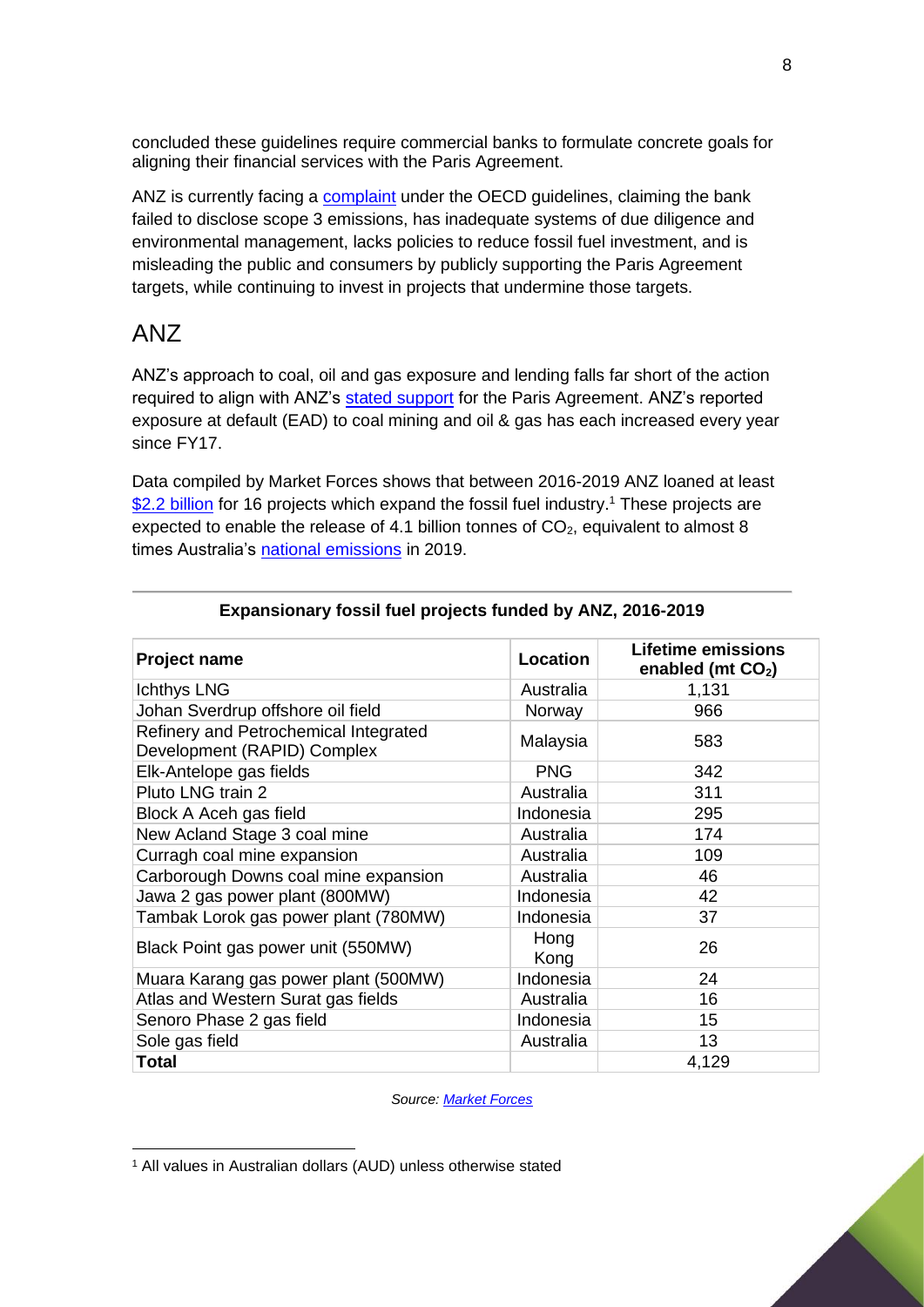Over the same timeframe, ANZ loaned \$1.9 billion to 12 ASX300 companies with [business plans that rely upon](https://www.marketforces.org.au/campaigns/super/outofline/) the failure of the Paris Agreement:

AGL Energy, APA Group, Aurizon, Beach Energy, Cooper Energy, New Hope Group, Oil Search, Origin Energy, Santos, Senex Energy, Whitehaven Coal and Woodside Energy.

In September 2020, ANZ [expressed a willingness](https://www.afr.com/companies/financial-services/anz-will-ditch-customers-without-a-climate-plan-20200907-p55t5q) to drop customers that lack appropriate plans to deal with climate risk, and the bank has [reportedly exited](https://www.theaustralian.com.au/business/financial-services/anz-starts-to-make-good-on-its-promised-transition-to-a-lowcarbon-economy/news-story/5938840063ba9eb8d981b818b2c303c1) lending syndicates for at least 7 fossil fuel-based clients since 2018, including Whitehaven Coal. However, it has not been confirmed that these investment decisions reflect a permanent change in policy or strategy. Without clearly articulated policies, strategies, and goals, this apparently ad-hoc approach to managing fossil fuel exposure creates uncertainty for staff, customers, and investors. It is also inconsistent with ANZ's [acknowledgement](https://www.abc.net.au/news/2019-12-06/anz-to-slash-lending-to-coal-projects-leaked-document-reveals/11764898) that "the time has come to manage this transition in a clearer way".

ANZ is clearly aware of the need to set systematic fossil fuel exposure reduction targets and strategies, and must do so to ensure transparency and accountability. ANZ must adopt these targets as part of its "suite of new and upgraded carbon policy [measures and targets"](https://www.anz.com/content/dam/anzcom/shareholder/ESG-Investor-Presentation-7Sep2020.pdf) to be announced at its FY results in October 2020.

Market Forces has clearly informed ANZ that if its upgraded carbon policy measures and targets meet the requests of this resolution, it will be withdrawn. However, the bank has provided no details to suggest the substance of this resolution will be met by the upcoming policy update.

#### Coal

ANZ's disclosed strategies with respect to coal are not resulting in exposure reductions in line with the goals of the Paris Agreement.

ANZ's willingness to finance new thermal coal power plants with an emissions intensity below 0.8 t CO2/MWh is clearly inconsistent with the climate goals of the Paris Agreement. As discussed above, there is no room for any new coal power developments in a Paris-aligned carbon budget, regardless of emissions intensity. ANZ's current policy is little more than greenwash as it only rules out financing obsolete technology that is rarely considered in new plant developments.

9

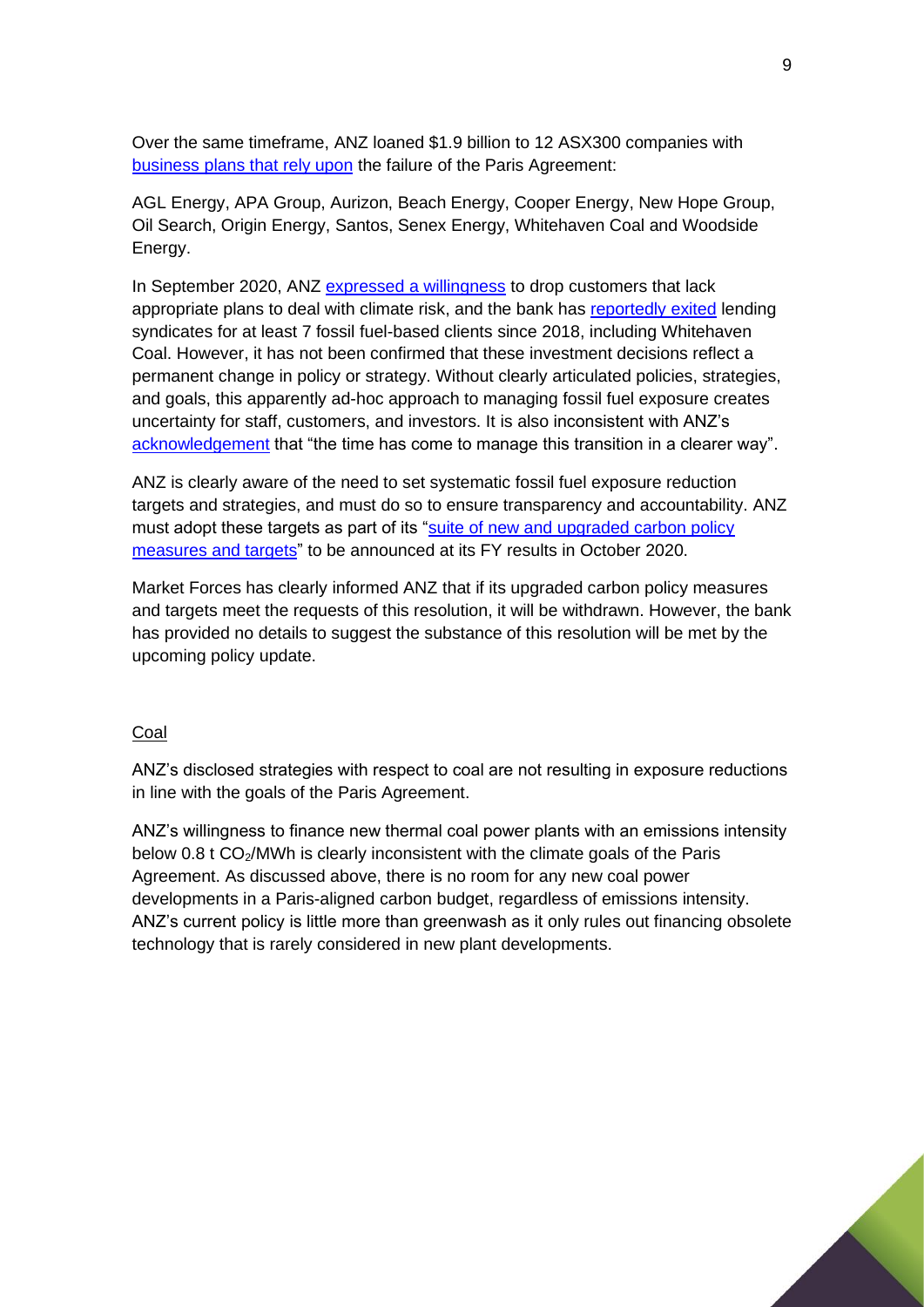

*ANZ [FY19 Results Presentation,](https://yourir.info/resources/4d216b570d08af30/announcements/anz.asx/3A527885/ANZ_ANZ_2019_Full_Year_Results_Investor_Discussion_Pack.pdf) p.88*



ANZ exposure to coal power (project finance portfolio)



The bank's only other [disclosed strategy](https://www.asx.com.au/asxpdf/20191111/pdf/44bgfyb7tcgmyz.pdf) to reduce coal exposure is: "only lending to new customers where their thermal coal operations are less than half their revenue, installed capacity or generation". ANZ has so far failed to identify any potential clients that have been, or could be, captured by this policy. Moreover, ANZ has no strategy to ensure its exposure to coal through existing customers will fall in line with the Paris climate goals. The bank's current thermal coal customers, including New Hope Corporation and Yancoal Australia justify their expansion plans with demand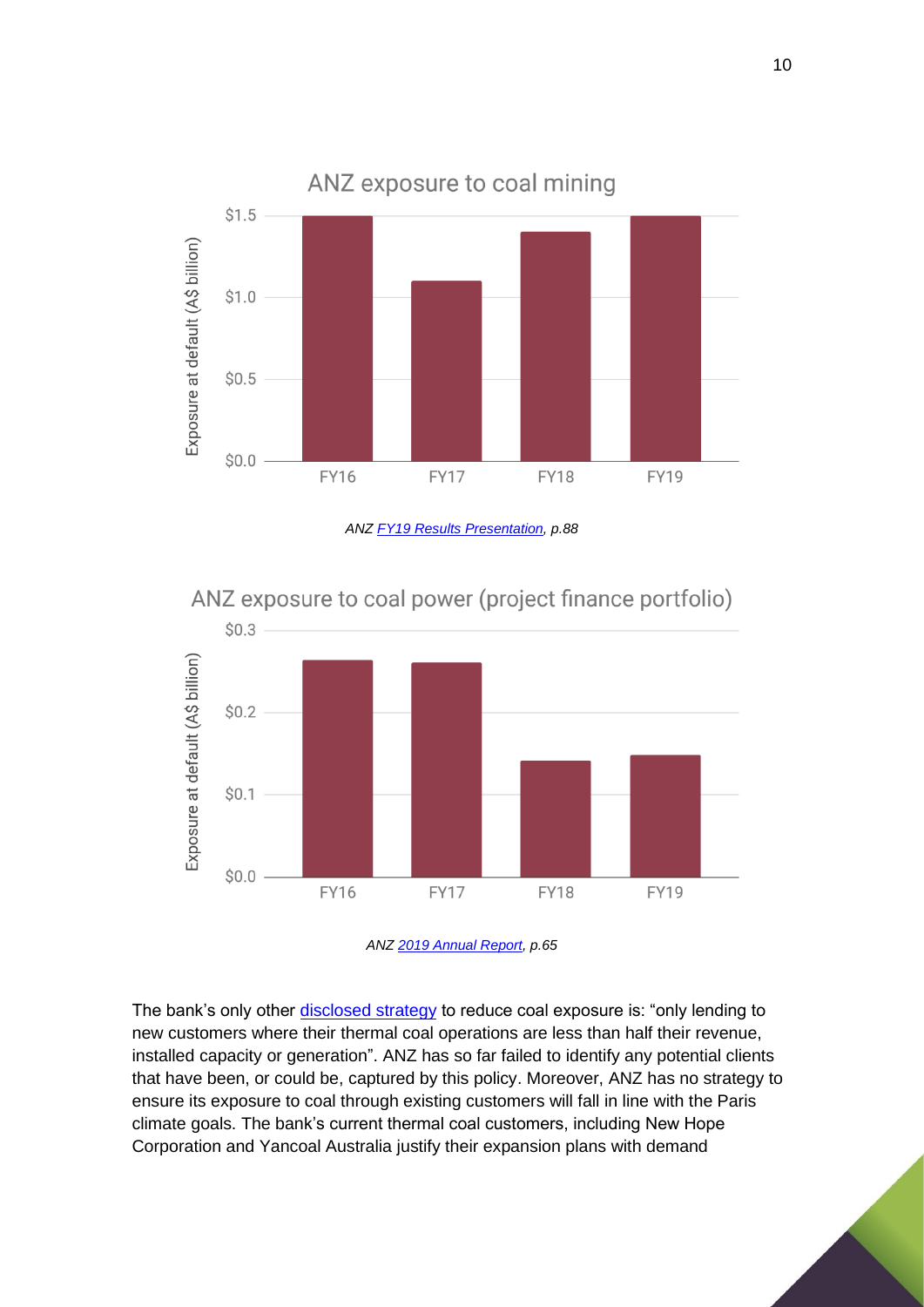projections consistent with 4°C of warming, while AGL Energy plans to continue producing coal power until 2048.

It is unsurprising ANZ's currently disclosed strategies are insufficient to guide Parisaligned coal exposure reductions, as they are not supported by transparent targets with corresponding accountability mechanisms. This shareholder proposal seeks clear, measurable targets to reduce exposure to all fossil fuels, in line with the goals of the Paris Agreement, which would ensure ANZ implements effective strategies to meet these targets as a necessary demonstration of transitional climate risk management.



#### Oil and gas





ANZ exposure to gas power (project finance portfolio)

*AN[Z 2019 Annual Report,](https://yourir.info/resources/4d216b570d08af30/announcements/anz.asx/3A528296/ANZ_ANZ_2019_Annual_Report.pdf) p.65*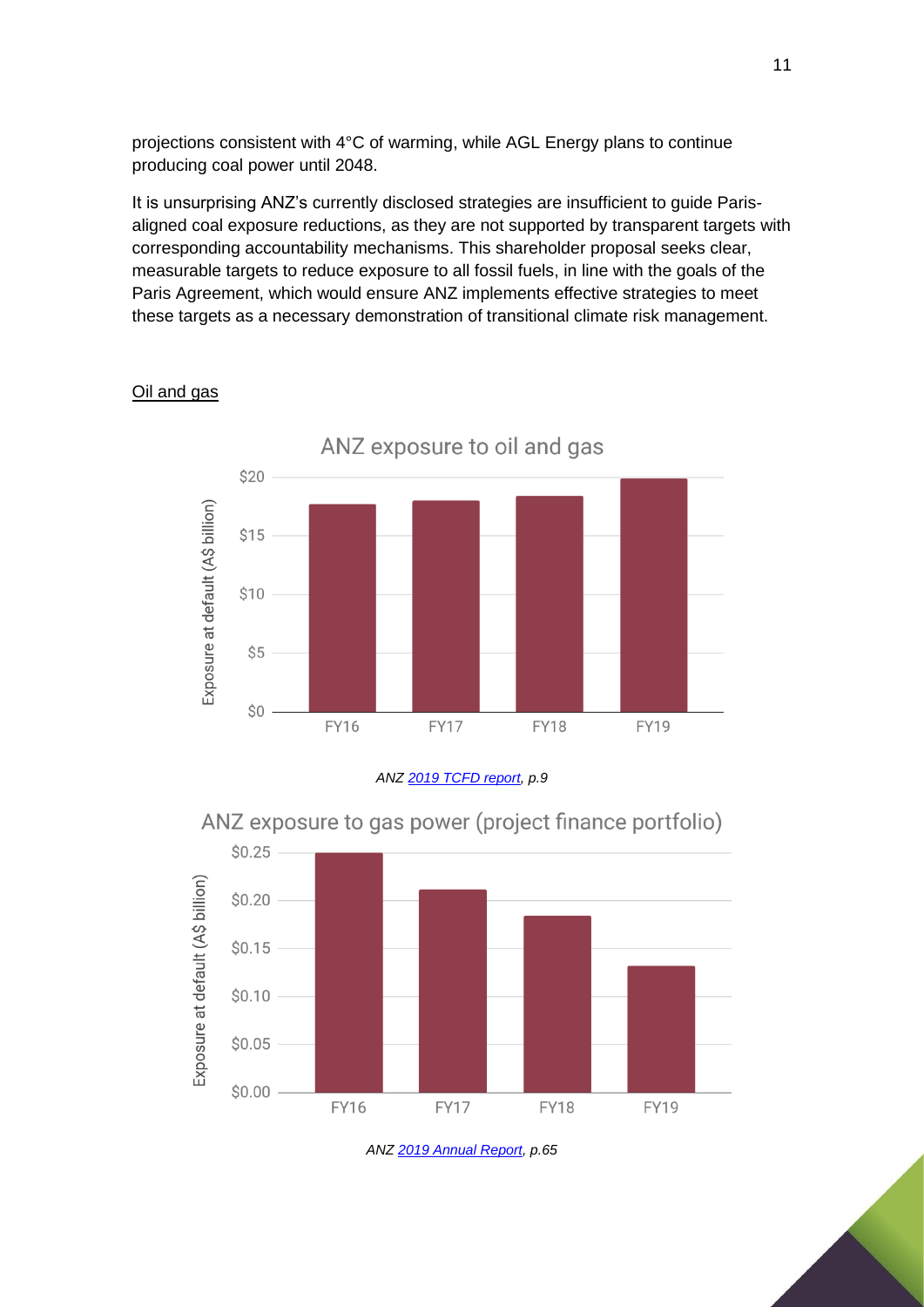ANZ's view of the future for oil and gas demonstrates a concerning lack of awareness of the energy transition required to meet the climate goals of the Paris Agreement. The bank's approach and rhetoric fails to recognise that a Paris-aligned energy transition requires significant declines in oil and gas use, as set out above.

This failure is allowing the bank to continue financing the expansion of the oil and gas sectors, increasing its exposure to climate change transition risks:

- In December 2019, ANZ participated in a US\$10 billion revolving credit facility to Royal Dutch Shell, then in April 2020, a US\$6.35 billion bridge loan to Total and a US\$10 billion revolving credit facility to BP. A September 2020 [assessment](http://priceofoil.org/content/uploads/2020/09/OCI-Big-Oil-Reality-Check-vF.pdf) by Oil Change International found that none of these companies have "climate strategies, plans, and pledges [that] come close to alignment with the Paris Agreement".
- In March 2020, [ANZ loaned](https://ijglobal.com/data/transaction/51565/tipton-west-gas-processing-facility-expansion) \$23.2 million to Energy Infrastructure Investments for expansion to the Tipton West Gas Processing Facility in Queensland, which currently processes up to 33 TJ of Coal Seam Methane/day.
- In November 2019, [ANZ loaned](https://ijglobal.com/data/transaction/46079/pengerang-refinery-and-petrochemical-integrated-development-rapid-complex) US\$174 million to the Pengerang Refinery and Petrochemical Integrated Development (RAPID) Complex in Malaysia. Market Forces estimates that, over its lifetime, this project would enable the release of 583 million tonnes of CO<sub>2</sub>, equivalent to 110% of Australia's 2019 emissions.

Investor support for this resolution is necessary to ensure ANZ brings its oil and gas lending practices and policies into line with mainstream scientific projections of the energy transition required to meet the goals of the Paris Agreement.

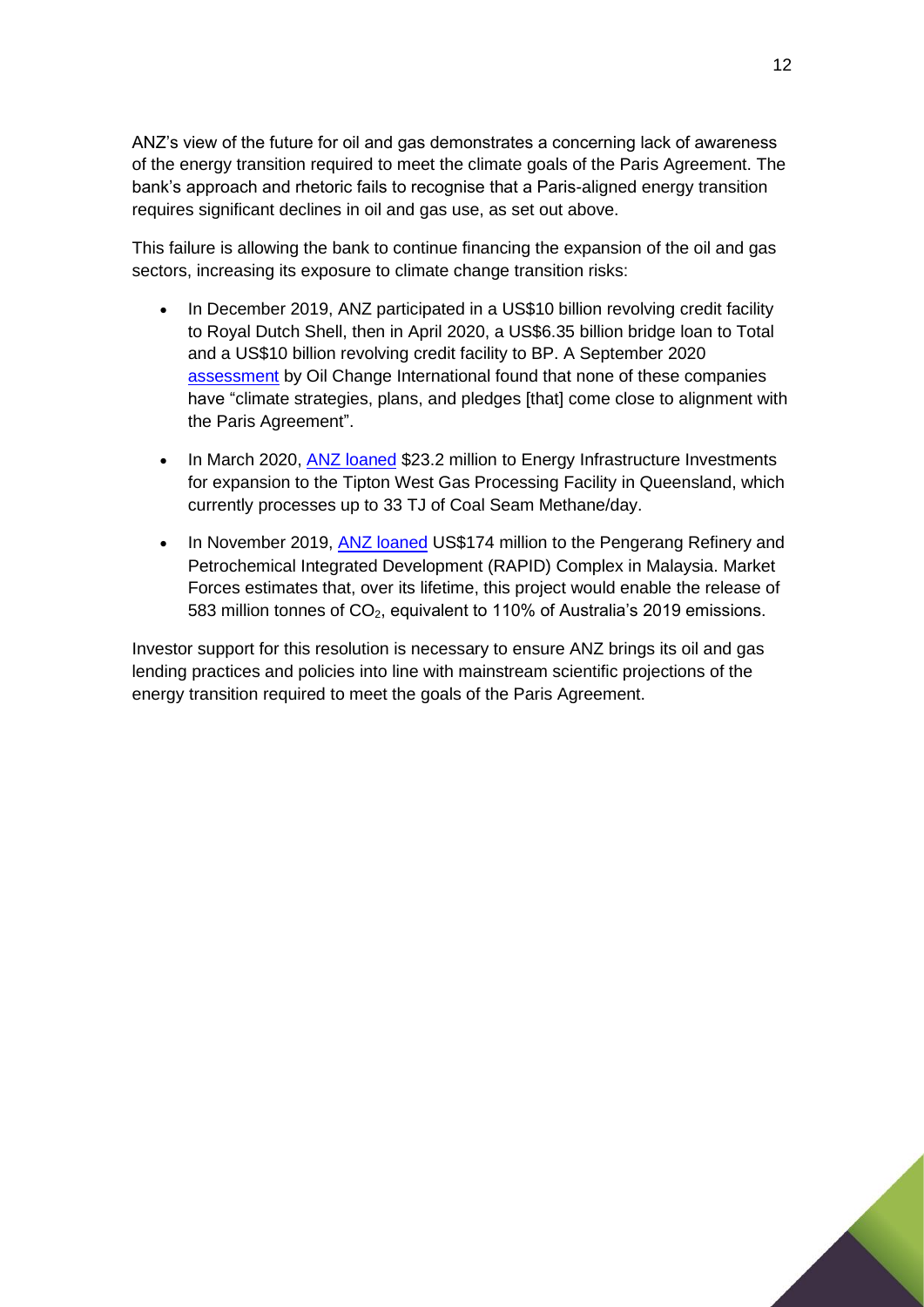## <span id="page-12-0"></span>NAB

#### Current lending practices

Despite the rapid declines in fossil fuel use that can be expected under a Paris-aligned transition, NAB's loan book exhibits no clear trajectory that reflects this. NAB's [reported](https://www.nab.com.au/content/dam/nabrwd/documents/reports/corporate/1h20-investor-presentation.pdf)  [net exposure at default](https://www.nab.com.au/content/dam/nabrwd/documents/reports/corporate/1h20-investor-presentation.pdf) (EAD) to fossil fuels increased by 8% in the year to March 2020, with notable increases in exposure to oil & gas extraction and gas-fired power (as demonstrated by the figures below).







*NAB [1H20 Investor Presentation,](https://www.nab.com.au/content/dam/nabrwd/documents/reports/corporate/1h20-investor-presentation.pdf) p.47*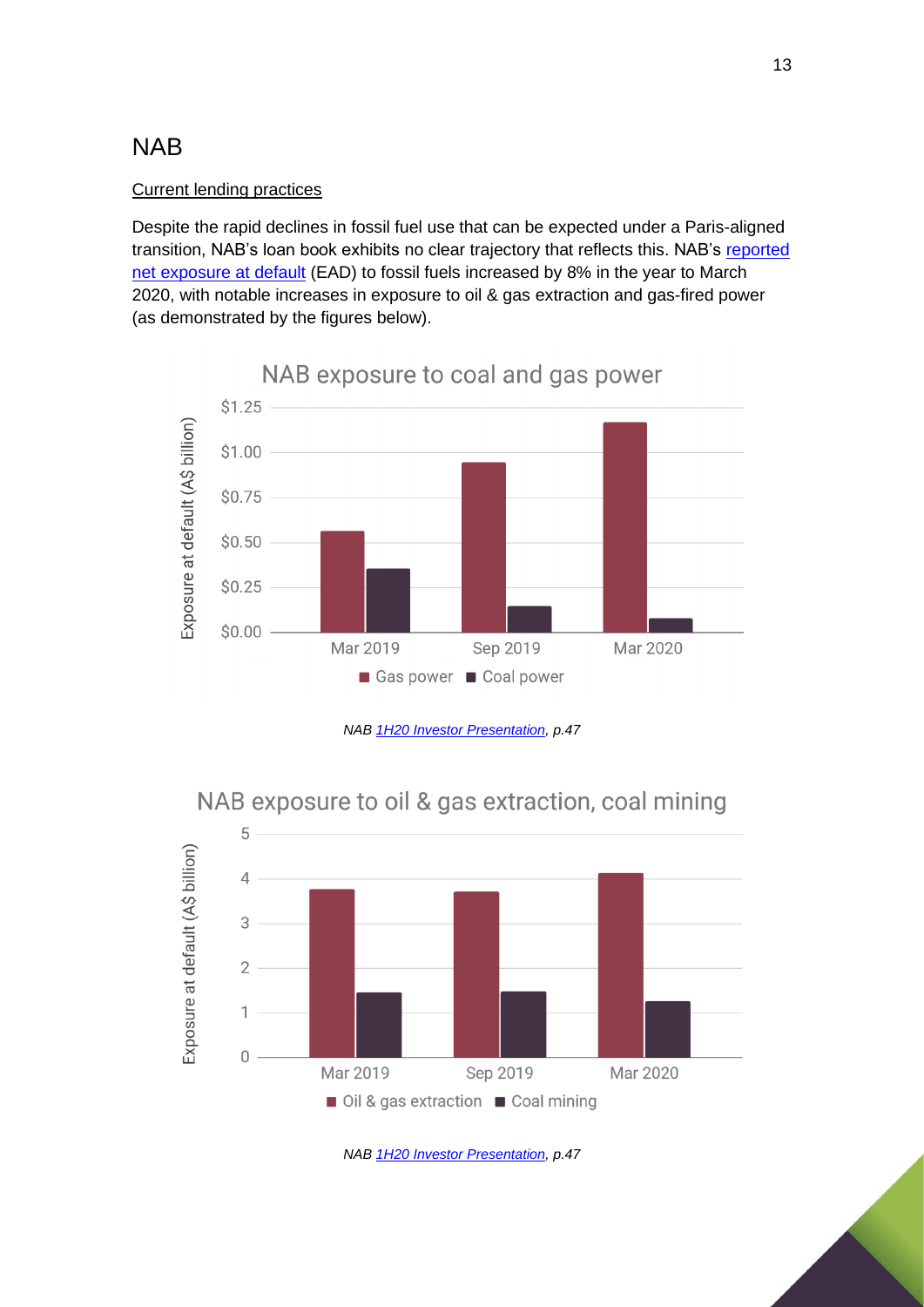According to data compiled by Market Forces, between 2016-2019 NAB loaned at least [\\$1.2 billion](https://www.marketforces.org.au/campaigns/banks-new/bigfourscorecard/) for 12 projects which expand the fossil fuel industry, enabling the release of 1.9 billion tonnes of CO<sub>2</sub>, equivalent to 3.5 times Australia's [national emissions](https://www.industry.gov.au/sites/default/files/2020-05/nggi-quarterly-update-dec-2019.pdf) in 2019.

| <b>Project name</b>                             | <b>Location</b> | Lifetime emissions enabled<br>(mt $CO2$ ) |
|-------------------------------------------------|-----------------|-------------------------------------------|
| Corpus Christi LNG                              | <b>USA</b>      | 775                                       |
| <b>Midship Pipeline</b>                         | <b>USA</b>      | 698                                       |
| Sabine Pass LNG Terminal                        | <b>USA</b>      | 272                                       |
| Freeport LNG train 2                            | <b>USA</b>      | 253                                       |
| New Acland Stage 3 coal mine                    | Australia       | 174                                       |
| Curragh coal mine expansion                     | Australia       | 109                                       |
| Jackson Generation gas power plant<br>(1,200MW) | <b>USA</b>      | 57                                        |
| South Field Energy gas power plant<br>(1,182MW) | <b>USA</b>      | 56                                        |
| Cricket Valley gas power facility<br>(1,100MW)  | <b>USA</b>      | 52                                        |
| CPV Fairview gas power facility<br>(1,050MW)    | <b>USA</b>      | 50                                        |
| Hickory Run gas power plant (1,000MW)           | <b>USA</b>      | 47                                        |
| CPV Towantic gas power plant (785MW)            | <b>USA</b>      | 37                                        |
| Total                                           |                 | 2,580                                     |

#### **Expansionary fossil fuel projects funded by NAB, 2016-2019**

*Source[: Market Forces](https://www.marketforces.org.au/bigfourscorecard)*

Over the same timeframe, NAB loaned \$843 million to 10 ASX300 companies with [business plans that rely upon](https://www.marketforces.org.au/campaigns/super/outofline/) failure of the Paris Agreement:

AGL Energy, APA Group, Aurizon, Beach Energy, Cooper Energy, Mineral Resources, New Hope Group, Oil Search, Origin Energy and Whitehaven Coal.

Many of these companies have plans to significantly increase fossil fuel production that are entirely inconsistent with the Paris climate goals, such as:

- Beach Energy's [plans](https://www.beachenergy.com.au/wp-content/uploads/2019/08/ASX-Release-27-Beach-Energy-FY19-Full-Year-Results-Presentation.pdf) to spend AU\$4 billion to increase production by around 50% over the next 5 years,
- Oil Search, Origin Energy and BHP's capital expenditure plans, which have [been found](https://www.carbontracker.org/wp-content/uploads/2019/09/CTI_Breaking_the_Habit_Report_6.pdf) to be incompatible with a Paris-aligned warming outcome, and
- Whitehaven Coal and New Hope's [expansion plans,](https://whitehavencoal.com.au/wp-content/uploads/2019/09/Whitehaven-Coal-Annual-Financial-Report-2019.pdf) which the companies justify with energy demand projections consistent with 4°C of warming.

NAB continues to finance the expansion of the fossil fuel industry:

• In May 2020, [NAB loaned](https://ijglobal.com/data/transaction/32153/coastal-gaslink-pipeline-670km) C\$117.5 million for development of the 670km Coastal GasLink Pipeline project in British Columbia, Canada. Market Forces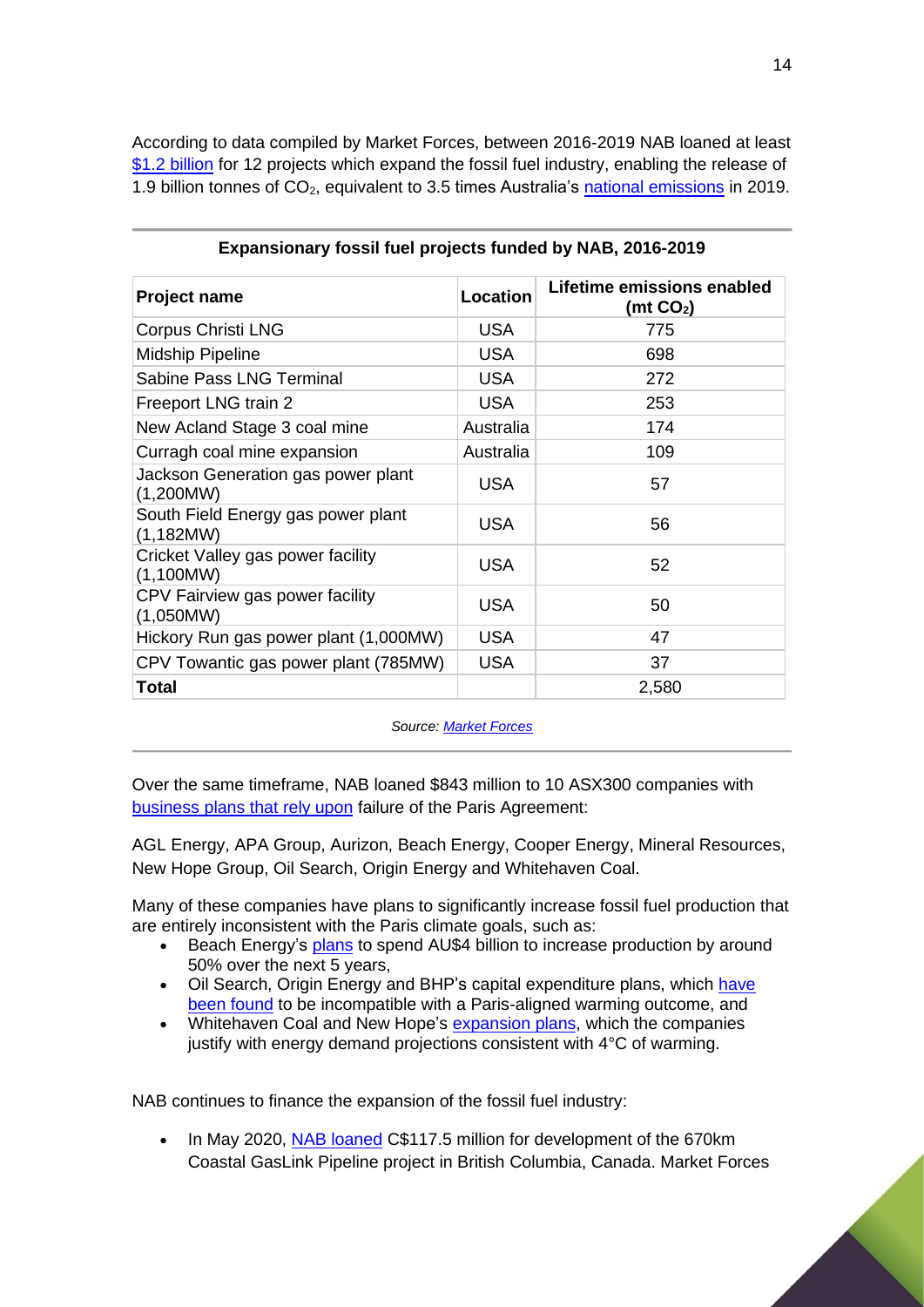estimates that, over its lifetime, the pipeline would transport enough gas to emit 610 million tonnes of  $CO<sub>2</sub>$  if combusted. That is equivalent to 114% of Australia's national emissions for the calendar year 2019.

- In April 2020, [NAB acted as lead arranger](https://www.gaslogltd.com/gaslog-ltd-announces-newbuild-financing-facility-enhancements-to-existing-facilities-and-payment-of-special-dividend-of-0-38-per-common-share/) in a US\$1.05 billion debt financing of GasLog Ltd for the building of seven new LNG vessels. This deal is the subject of a [shareholder complaint](https://www.theguardian.com/news/2020/jun/26/commonwealth-bank-activist-shareholders-call-out-company-for-financing-new-gas-projects) at Commonwealth Bank, which also participated in the financing.
- In March 2020, NAB [loaned](https://ijglobal.com/data/transaction/51565/tipton-west-gas-processing-facility-expansion) \$12.8 million to Energy Infrastructure Investments for expansion to the Tipton West Gas Processing Facility in Queensland, which currently processes up to 33 TJ of Coal Seam Methane/day.

#### Current commitments

NAB's currently disclosed climate commitments are insufficient to rein in the bank's exposure to fossil fuels in line with the Paris climate goals. The bank's 2019 [Sustainability Report](https://www.nab.com.au/content/dam/nabrwd/documents/reports/corporate/2019-sustainability-report-pdf.pdf) sets out the banks commitments with respect to coal finance:

• Commitment 1: *"Supporting current coal-fired power generation customers implementing transition pathways aligned with Paris Agreement goals of 45% reduction in emissions by 2030 and net zero emissions by 2050. NAB will not finance new or material expansions of coal-fired power generation facilities unless there is technology in place to materially reduce emissions."* – NAB [2019](https://www.nab.com.au/content/dam/nabrwd/documents/reports/corporate/2019-sustainability-report-pdf.pdf)  [Sustainability Report](https://www.nab.com.au/content/dam/nabrwd/documents/reports/corporate/2019-sustainability-report-pdf.pdf)

This commitment lacks any promise to end support for customers that fail to implement Paris-aligned transition plans, so does nothing to ensure NAB reduces exposure to coal power assets. This is already demonstrated by NAB's continued investment in AGL and Origin Energy, two major Australian greenhouse gas emitting companies that either have failed to set targets for emission reduction, or their stated targets clearly fall short of NAB's apparent expectations.

The emission reduction pathway NAB refers to fails to recognise two integral elements of a Paris-aligned energy transition. Firstly, it is [well established](https://www.ipcc.ch/site/assets/uploads/2018/02/ipcc_wg3_ar5_chapter7.pdf) that the energy sector must deliver more than its proportional share of emissions reductions in order to meet the Paris goals, due to the availability and low cost of zero-carbon alternatives. Secondly, developed nations—including Australia, where NAB's exposure to coal-fired power generation customers lies—must reduce emissions sooner than the global average. NAB's commitment with respect to coal power customers is therefore inconsistent with the Paris climate goals it purports to support.

NAB also fails to define the emissions reduction technology that must be in place for coal-fired power stations to be eligible for funding, and the extent to which this technology must reduce emissions. This criteria leaves the door wide open for NAB to fund new coal-fired power stations.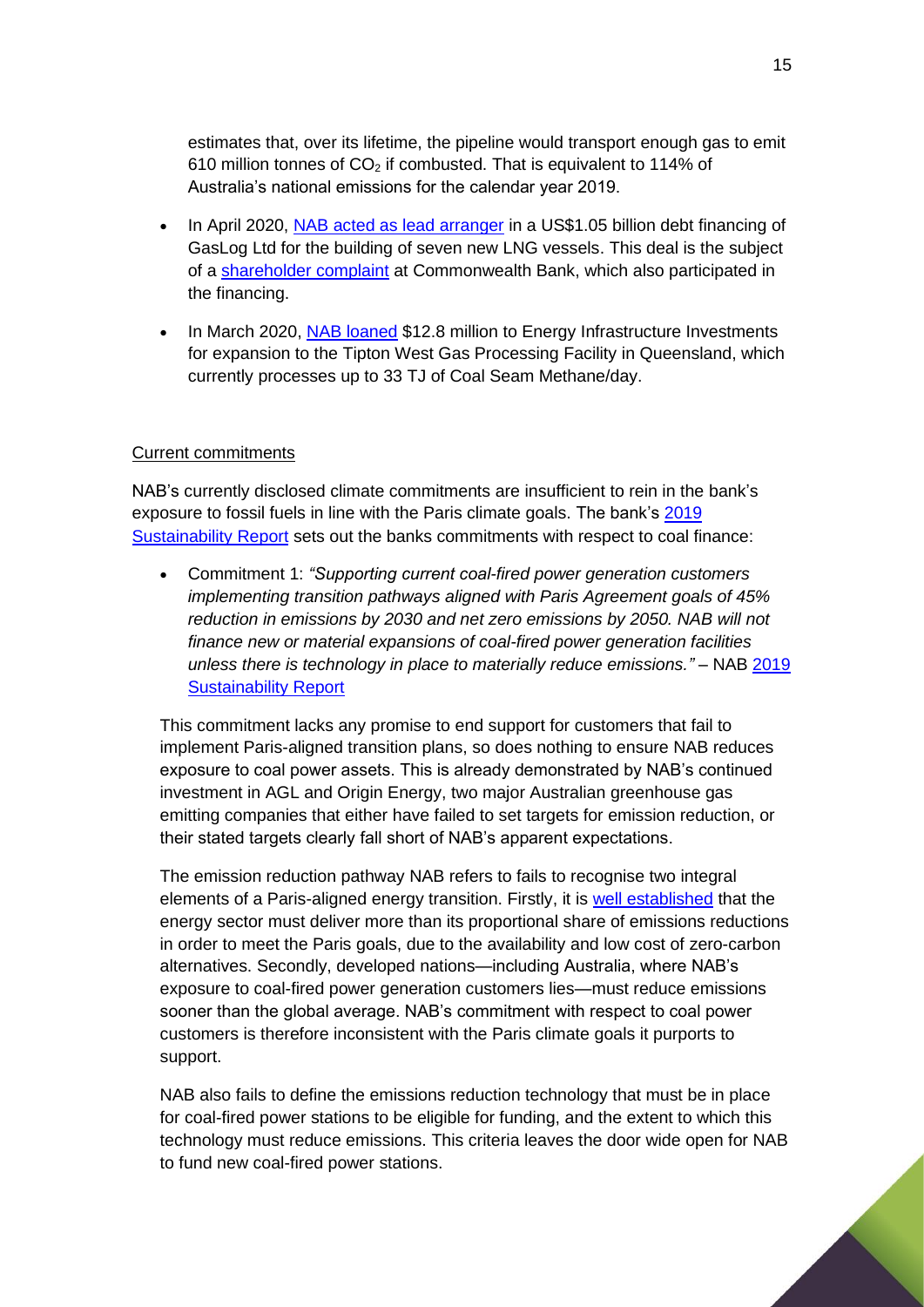• Commitment 2: *"Capping thermal coal mining exposures at current levels and reducing thermal coal mining financing by 50% by 2028 and intended to be effectively zero by 2035, apart from residual performance guarantees to rehabilitate existing coal assets."* – NAB [2019 Sustainability Report](https://www.nab.com.au/content/dam/nabrwd/documents/reports/corporate/2019-sustainability-report-pdf.pdf)

Mainstream climate science demonstrates OECD countries, including Australia, must phase out coal power by 2030 in order to play their part in a Paris-aligned transition. NAB's coal commitments allow the company to retain exposure to thermal coal mining and generation well beyond this point, demonstrating gross inconsistency with the Paris climate goals.

• Commitment 3: *"Although NAB continues to support existing customers across the mining and energy sectors to facilitate an orderly transition to a low-carbon economy, we will not finance: New thermal coal mining projects or new-to-bank thermal coal mining customers."* – NAB [2019 Sustainability Report](https://www.nab.com.au/content/dam/nabrwd/documents/reports/corporate/2019-sustainability-report-pdf.pdf)

It appears NAB has [breached](https://www.marketforces.org.au/campaigns/banks-new/bigfourscorecard/) this commitment, to not fund new thermal coal mining projects [\(adopted](https://news.nab.com.au/update-on-financing-of-new-thermal-coal-mining-projects/) in 2017), on multiple occasions:

In December 2018, [NAB participated](https://www.newhopegroup.com.au/files/files/20181126%20-%20ASX%20Release%20-%20Bengalla%20acquisition%20and%20funding%20update.pdf) in a \$600 million financing of New Hope Group, which New Hope stated "will be sufficient for the Company to also fund its medium term growth projects including [New Acland Stage 3"](http://statedevelopment.qld.gov.au/coordinator-general/assessments-and-approvals/coordinated-projects/completed-projects/new-acland-coal-mine-stage-3-project.html).

NAB also provided funding to Coronado Global Resources on two occasions in connection with its extension and planned expansion of the Curragh coal mine (further details [here\)](https://www.marketforces.org.au/campaigns/banks-new/bigfourscorecard/).

NAB's July [response](https://www.aph.gov.au/-/media/02_Parliamentary_Business/24_Committees/243_Reps_Committees/Economics/46p/Banks_and_Financial_Institutions/1_Bank_Review_-_First_Report/NAB_QoNs/NAB39QW.pdf?la=en&hash=BEB6A995F4BF5EDFE3B8268526354837D252C6EE) to a House [of Representatives Committee](https://www.aph.gov.au/Parliamentary_Business/Committees/House/Economics/FourMajorBanks/Documents) question regarding the apparent breaches was interpreted as insufficient and prompted a [request](https://parlinfo.aph.gov.au/parlInfo/download/committees/commrep/0d8a7647-0a35-441c-8d13-e7b56b04bfa5/toc_pdf/Standing%20Committee%20on%20Economics_2020_09_11_8089.pdf;fileType=application%2Fpdf#search=%22committees/commrep/0d8a7647-0a35-441c-8d13-e7b56b04bfa5/0000%22) to revisit the issue:

*Mr Bandt: "I also asked you some questions on notice previously about New Hope Coal and Coronado Global Resources, and the answer you provided, with respect, didn't answer the question directly. I'll ask it again, and maybe you'll need to take it on notice again. I don't understand how these loans are consistent with a ban on financing new thermal coalmining projects, when you have companies that are talking about new or expansion at a time when you're saying that you want to contract."*

NAB's only [commitments](https://www.nab.com.au/content/dam/nabrwd/documents/reports/corporate/2019-sustainability-report-pdf.pdf) with respect to oil and gas are to not finance oil/tar sands extraction projects, or oil and gas projects within or impacting the Arctic National Wildlife Refuge area and any similar Antarctic Refuge. This sends a positive signal, but prior to introducing this policy, NAB had told Market Forces repeatedly it was not involved in these sectors and never would be. We therefore understand this to have made no material change to the bank's lending.

The bank has failed to recognise that oil and gas use must decline over time in order to meet the Paris climate goals. As such, NAB has no strategies to guide any reduction in its exposure to the oil and gas sectors. NAB is planning to review its policies regarding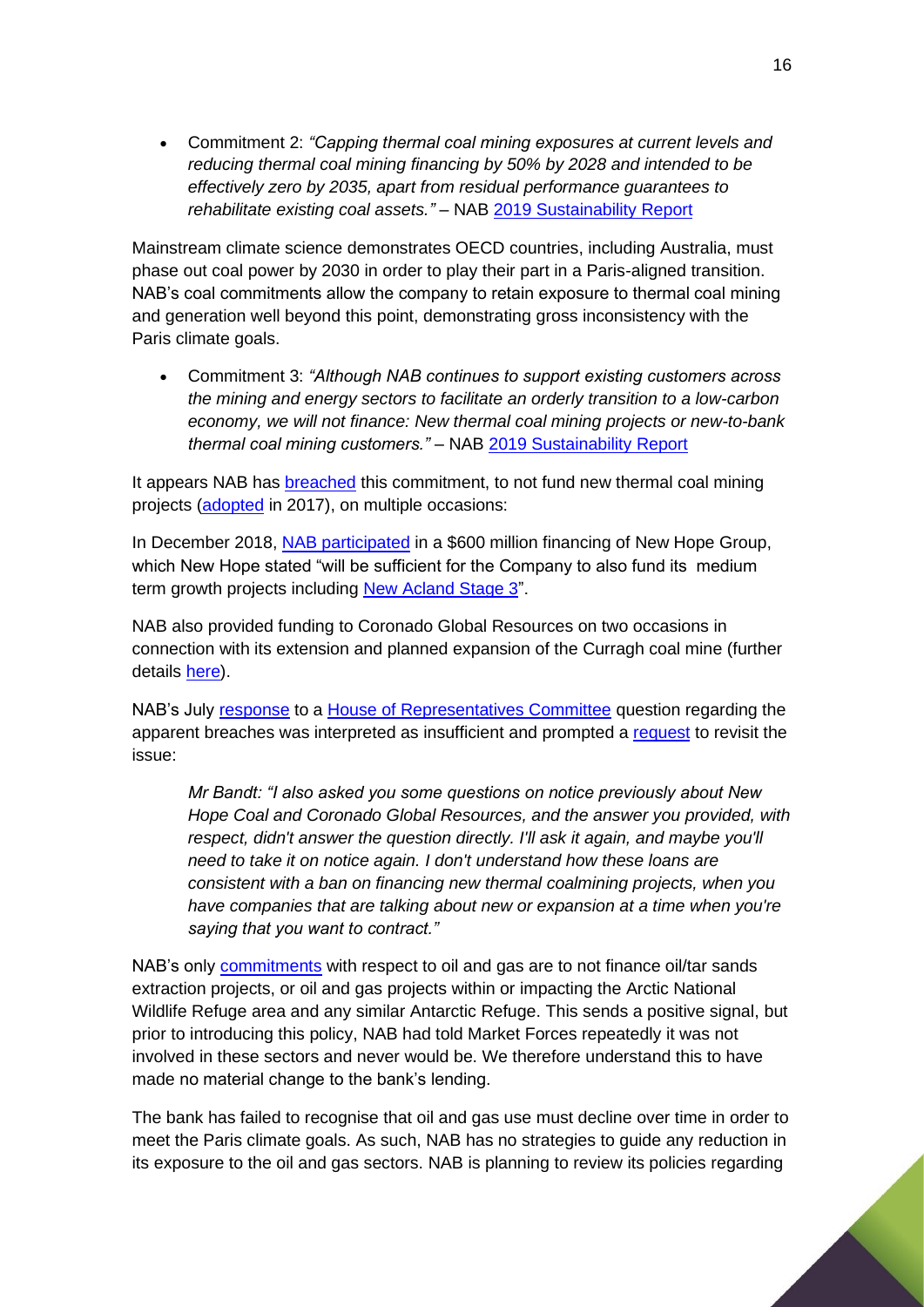oil and gas ["over the next 6 to 12 months,](https://www.marketforces.org.au/nab-to-review-oil-gas-policy-after-competitors-commit-to-tighten-lending-to-the-sector/)" providing an opportunity for investors through this resolution to voice support for NAB to adopt clear strategies and targets to reduce exposure to these sectors in line with the Paris climate goals. However, as it stands, the bank's exposure to the climate change transition risks facing the oil and gas industry therefore remains unchecked, demonstrating the need for investor support for this resolution.

## <span id="page-16-0"></span>No resolution proposed for Commonwealth Bank or **Westpac**

ANZ and NAB's major peers in this sector are Commonwealth Bank and Westpac. Market Forces did not proceed with similar shareholder resolutions for Commonwealth Bank and Westpac in 2020. With regards to:

- Commonwealth Bank, this decision was taken to allow room for an ongoing [shareholder process](https://www.theguardian.com/news/2020/jun/26/commonwealth-bank-activist-shareholders-call-out-company-for-financing-new-gas-projects) to be resolved regarding adherence to its climate policy.
- Westpac, this decision was taken to allow for its May position statement to take effect and this is being closely monitored.

While we do not regard Commonwealth Bank nor Westpac's actions as a complete response to the management of climate risks, we believe it is appropriate to allow for their commitments to take effect. As such, we intend to closely monitor their implementation and regularly reassess the need for shareholder proposals for each of the major banks moving forward.

# <span id="page-16-1"></span>Engagement

Market Forces has been engaging with each of the four major banks in Australia since we commenced operations in 2013. Throughout that time we have maintained constructive dialogue internally with various stakeholders, from rank and file staff, to Corporate Social Responsibility and Corporate Affairs representatives, heads of Investor Relations, Company Secretaries, CEOs and Board members.

Since 2016 we have maintained a consistent set of asks of the banks in relation to their fossil fuel lending and exposure, which reflect the request of these current resolutions.

The resolutions are the consequence of many years of engagement failing to deliver the basic outcomes that would align fossil fuel lending and exposure with the climate goals of the Paris Agreement, and come as no surprise to the banks receiving the resolutions.

Market Forces lodged very similar resolutions with ANZ and NAB in 2019. Despite considerable shareholder support for those resolutions, against the boards' recommendations, neither ANZ nor NAB has moved to meet their requests.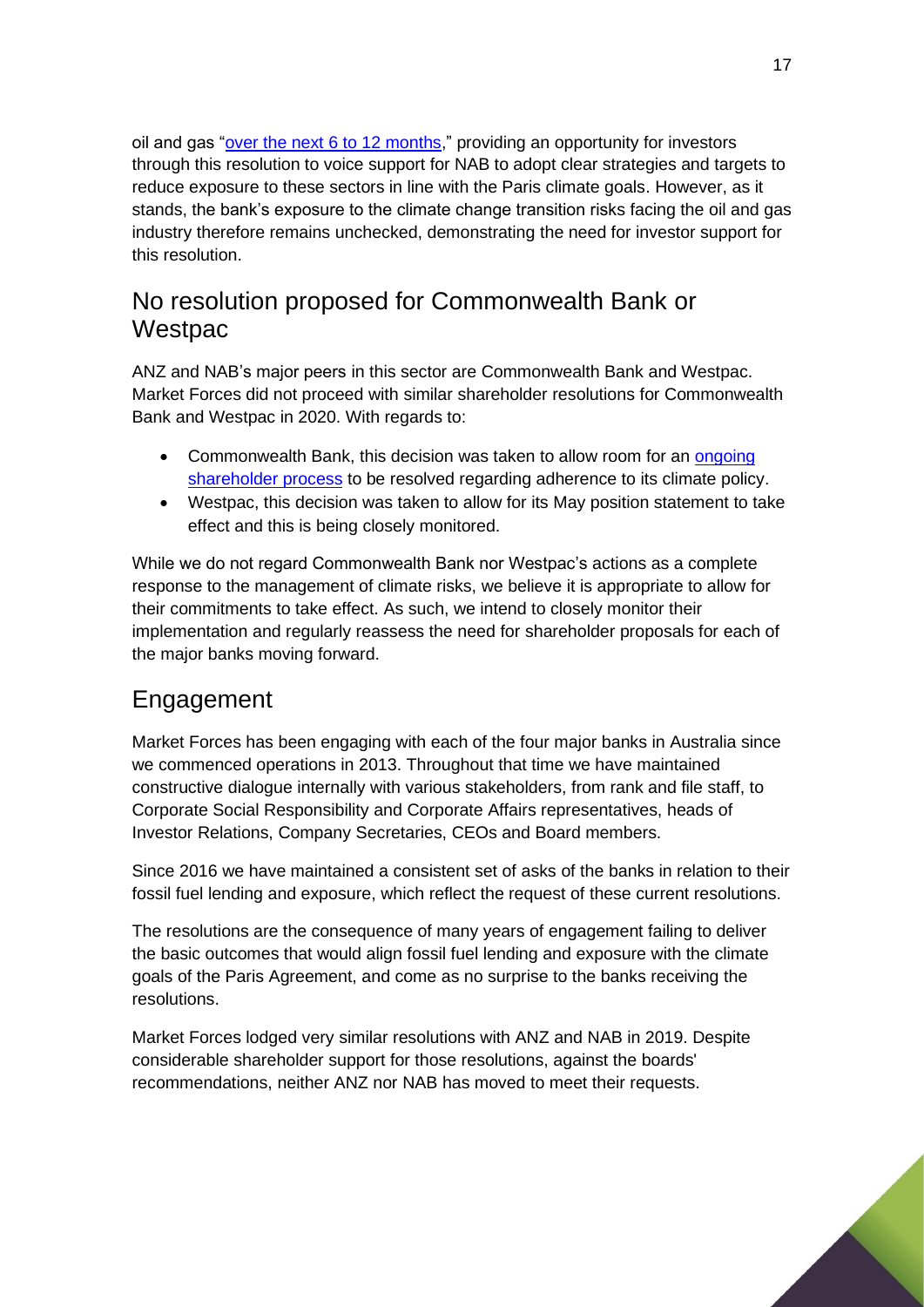## <span id="page-17-0"></span>Investor support required

Despite their stated support for the Paris Agreement, ANZ and NAB remain active investors in an expanding fossil fuel sector, further exposing shareholders to financial risks associated with the economic transition required to meet the Paris climate goals.

Shareholder support for this resolution is required to ensure these banks set out clear and appropriate plans with measurable targets to manage transitional climate risk.

We urge shareholders to vote in favour of these resolutions and expect the many institutional investors already outspoken on this issue to offer their support.

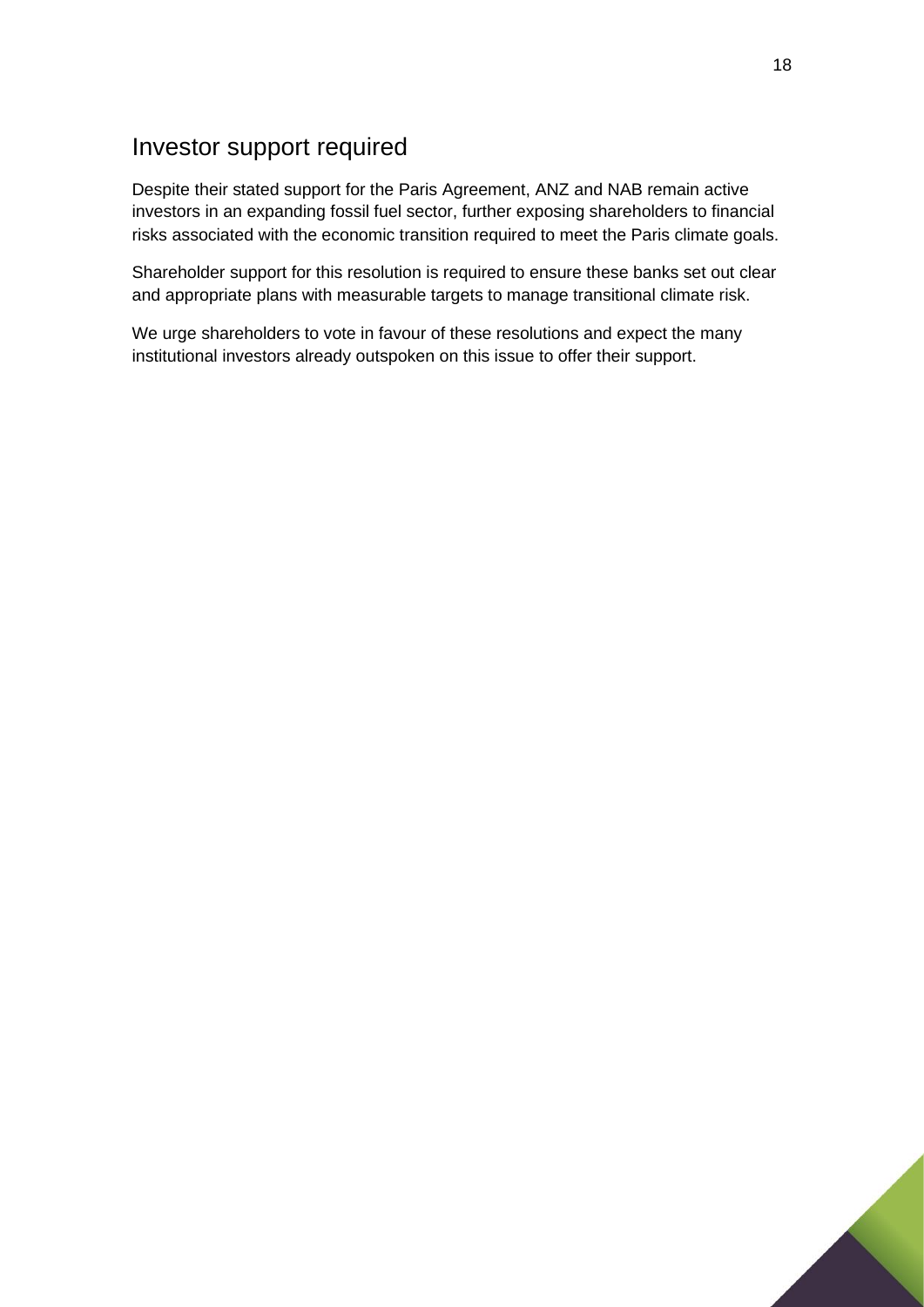## <span id="page-18-0"></span>**26 Nov 2020: UPDATE to October investor briefing (ANZ)**

ANZ (ASX:ANZ)

- 5 October 2020: [resolutions announced to the ASX](https://www.asx.com.au/asxpdf/20201005/pdf/44nc94s81hr1c5.pdf)
- 20 October 2020: [Market Forces investor briefing](https://www.marketforces.org.au/wp-content/uploads/2020/10/2020-10-Market-Forces-ANZ-NAB-Investor-Briefing-1.pdf)
- 13 November 2020: [Notice of Meeting](https://cdn-api.markitdigital.com/apiman-gateway/ASX/asx-research/1.0/file/2924-02308546-3A555340?access_token=83ff96335c2d45a094df02a206a39ff4)

## Resolution

Shareholders request the Company disclose, in subsequent annual reporting, strategies and targets to reduce exposure to fossil fuel (oil, gas, coal) assets in line with the climate goals of the Paris Agreement, including the elimination of exposure to thermal coal in OECD countries by no later than 2030.

On 29 October 2020, ANZ released its suite of new and updated climate and fossil fuel policies that takes some necessary steps on thermal coal but remains insufficient to align ANZ's exposure to fossil fuel assets with the climate goals of the Paris Agreement.

## Thermal coal exit by 2030

A major component of ANZ's policy update is that it will exit direct finance for thermal coal by 2030.

ANZ was the last of Australia's 'big four' banks to commit to a thermal coal exit, after both Commonwealth Bank and Westpac announced plans to exit the sector by 2030. NAB, which has committed to a 2035 exit, is now the only major Australian bank left willing to finance thermal coal after 2030.

## No finance for new or expanded thermal coal

ANZ has committed to no longer fund new coal power stations and thermal coal mines, including expansions.

These exclusions replace ANZ's outdated policy, introduced in 2015, of excluding finance for new coal power stations based on an emissions intensity threshold, ruling out plants emitting more than 0.8 tonnes of  $CO<sub>2</sub>$  per MWh.

#### Coal-fired power

ANZ's commitment to rule out funding new coal-fired power stations is immaterial, as the bank almost certainly never intended to finance a new coal-fired power station moving forward. Indeed, its 2020 Notice of Meeting states "we have not directly financed any new coal-fired power stations since 2015". There are almost no serious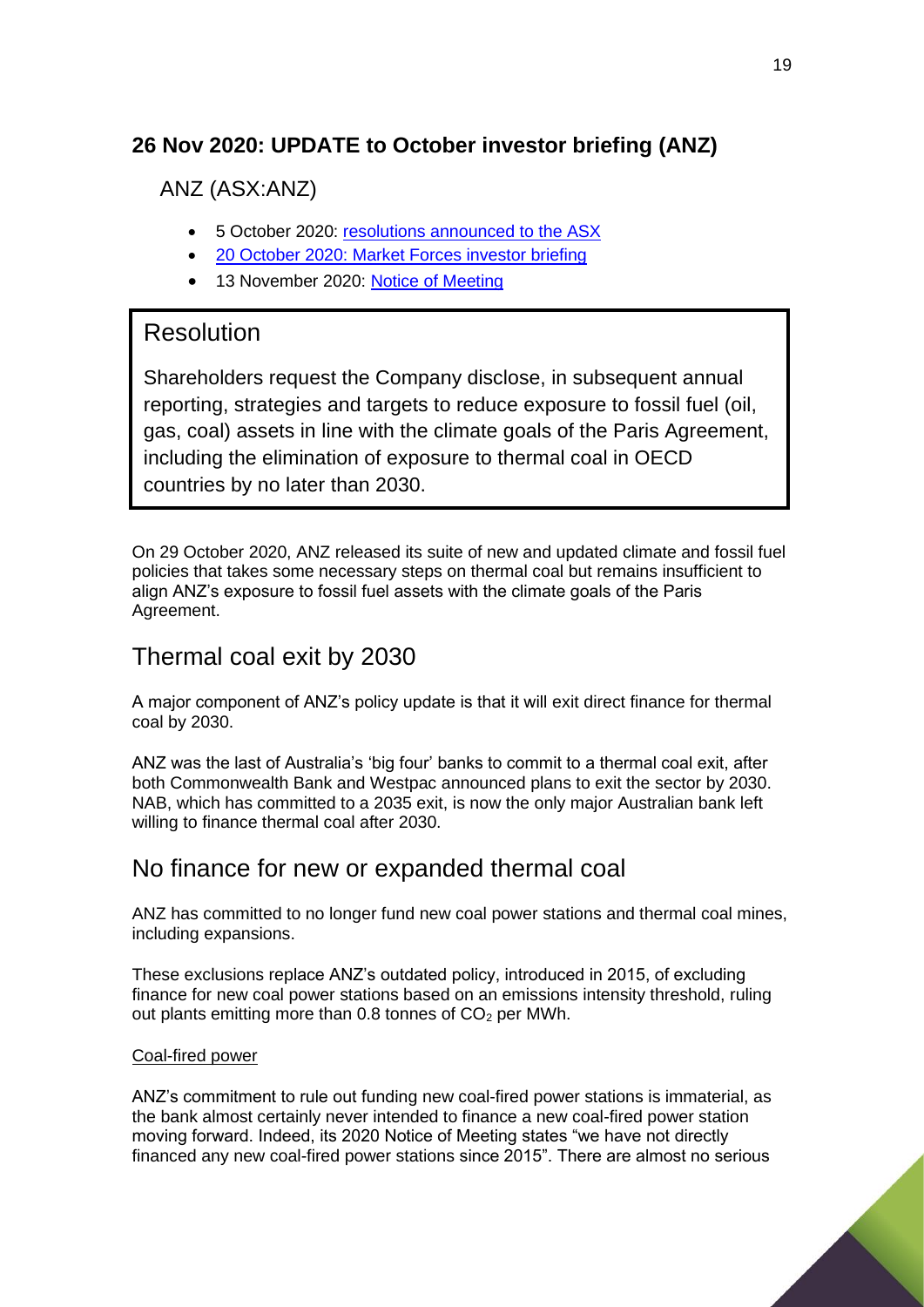proposals to build such assets in Australia and, globally, coal power faces a litany of significant and rapidly increasing risks including a precipitous decline in the cost of renewable energy.

#### Thermal coal mines

ANZ's commitment to rule out funding new thermal coal mines only applies to coal mines with greater than 35% thermal coal. This would prevent ANZ from funding proposals such as New Hope Group's New Acland Stage 3 thermal coal mining project, but may still allow ANZ to fund new projects such as Whitehaven Coal's Vickery coal mine, which is [reportedly](https://www.theguardian.com/australia-news/2020/aug/12/whitehaven-vickery-mine-expansion-to-extract-250-more-coal-approved-by-nsw) 30–40% thermal coal.

ANZ should strengthen this commitment to ensure it does not finance any material thermal coal mining proposals. The bank should also demonstrate how it will ensure exposure to metallurgical coal will be managed in line with the Paris goals.

#### Rewarding climate-destructive companies

Despite there *currently* being no room for expansion of the fossil fuel industry in a Paris-aligned decarbonisation pathway, ANZ hasn't even scratched the surface when it comes to ensuring its fossil fuel-based clients align their business activities with the Paris Agreement, with many of its customers continuing to pursue new and expanded fossil fuel projects.

#### ANZ says it will:

*"[Engage] with existing customers who have more than 50% thermal coal exposure to support existing diversification plans. Where these are not already in place, we will expect specific, time bound and public diversification strategies by 2025. We will cap limits to customers which do not meet this expectation and reduce our exposure over time."*

*"We will progressively reduce the 50% threshold so that by 2030 the requirement for a diversification strategy will apply to mining, transport and power generating customers with more than 25% thermal coal exposures."*

There are many obvious problems with this.

#### Another five years for most climate risk-exposed companies

First and foremost: despite coming five years after the Paris Climate Agreement, the diversification strategy gives the most coal-exposed companies, including those pursuing expansion of the coal industry, **another five years** to formulate transition plans.

#### Narrow scope, disregards oil and gas

Further, the scope of the strategy is incredibly narrow. Only the most heavily exposed thermal coal companies are captured, and oil and gas clients are entirely disregarded. It is difficult to imagine any more than a handful of companies being captured by the strategy.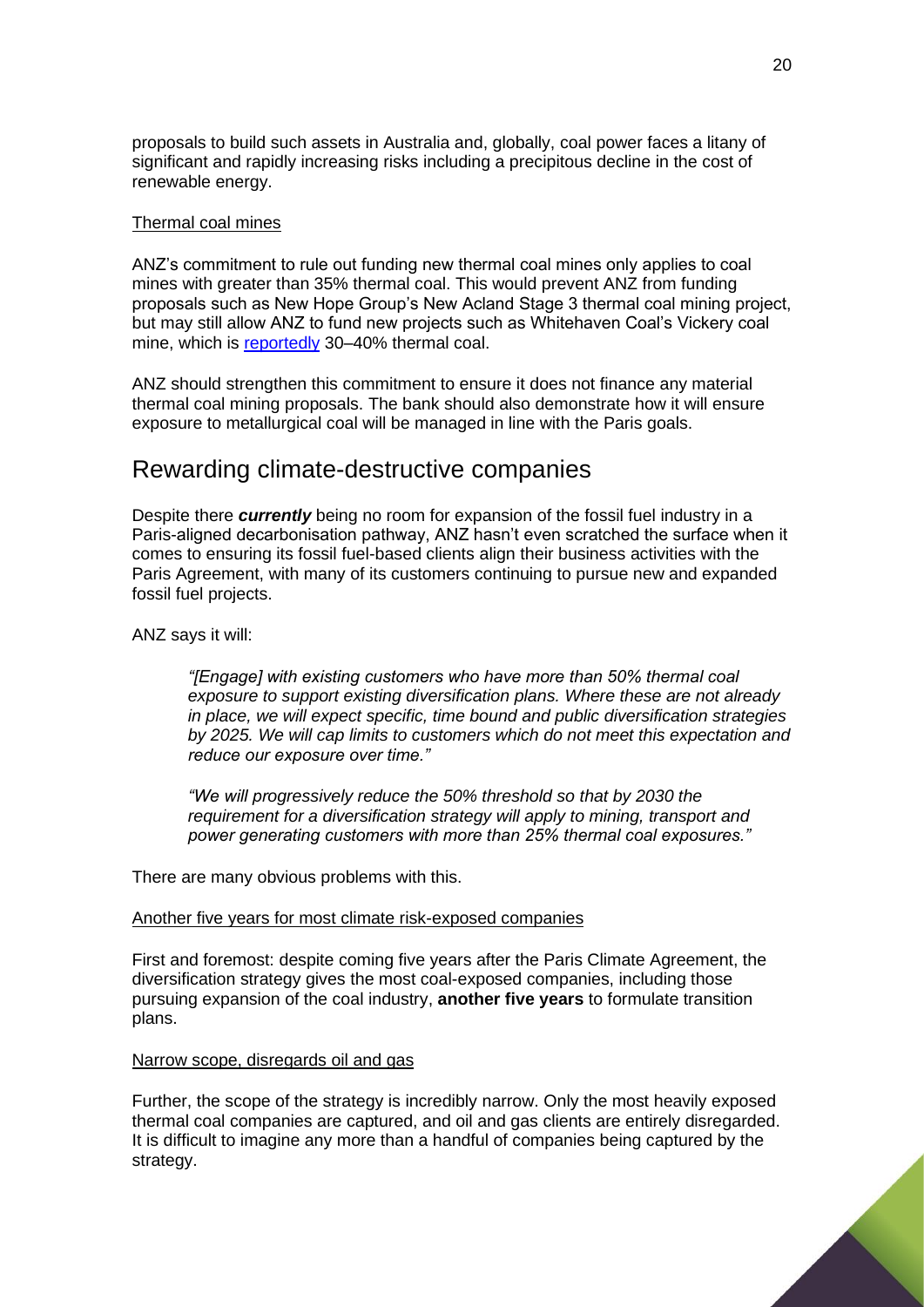In other words, the plan excludes the vast majority of companies whose business plans [rely](https://www.marketforces.org.au/campaigns/super/outofline/) on the failure of the Paris Agreement. Since 2016, ANZ has [loaned](https://marketforces.org.au/bigfourscorecard) at least \$1.9 billion to such companies, including AGL Energy, APA Group, Aurizon, Beach Energy, Cooper Energy, New Hope Group, Oil Search, Origin Energy, Santos, Senex Energy, Whitehaven Coal and Woodside Energy.

In October, ANZ [co-arranged](https://www.ifre.com/story/2588133/santos-lifts-bridge-takeout-to-us750m-l4n2he1zj) a US\$750 million loan to Santos, with the bank taking on US\$50 million of the debt itself. Santos is expanding the gas sector with projects including its highly controversial Narrabri Gas Project, and its board rejected a shareholder proposal to align capital expenditure and emission reduction plans with the Paris climate goals.

#### Requirements and consequences unclear

Even if diversification plans were formulated by the bank's most coal-exposed customers, it is entirely unclear what ANZ requires of them in order to justify continued or restricted funding. In other words, ANZ could simply continue funding these companies irrespective of whether Paris-aligned transition plans are developed.

ANZ states that if its undefined expectations are not met, it "will cap limits to customers … and reduce our exposure over time". However, it has also failed to define what these limits and reductions in exposure will be.

#### Questionable methodology

Another concern is the bank's coal customers could ostensibly skirt the bank's revenue thresholds by growing revenue in segments of the business other than thermal coal, leaving revenues and emissions from coal operations only slightly decreased or even unchanged. For example, if a customer with thermal coal revenues of 60% today were to grow revenues from metallurgical coal, resulting in the same level of thermal coal production accounting for a lower *proportion* of revenues (e.g. 45%) by 2025, it would not be captured by ANZ's strategy.

# **Oil & gas**

ANZ has failed to address its problematic oil and gas investments, leaving the door wide open to maintaining levels of exposure inconsistent with the Paris Agreement, and to funding new projects and companies expanding those sectors.

This is especially concerning seeing as, since 2016, the bank has [loaned](https://marketforces.org.au/bigfourscorecard) \$2.2 billion to 17 projects that expand the fossil fuel industry, enabling the release of 4.1 billion tonnes of  $CO<sub>2</sub>$ , many of them oil or gas projects.

In this light, ANZ's claim [\(its in 2020 Notice of Meeting\)](https://www.anz.com/content/dam/anzcom/shareholder/ANZ-2020-Notice-of-Meeting.pdf) that the statement "ANZ remains an active investor (sic) in an expanding fossil fuel sector" is "not supported by the facts" is patently false.

In comparison to its major competitors:

• CommBank last year [committed to](https://www.commbank.com.au/content/dam/commbank/about-us/download-printed-forms/environment-and-social-framework.pdf) "only providing Banking and Financing activity to New oil, gas or metallurgical coal projects if supported by an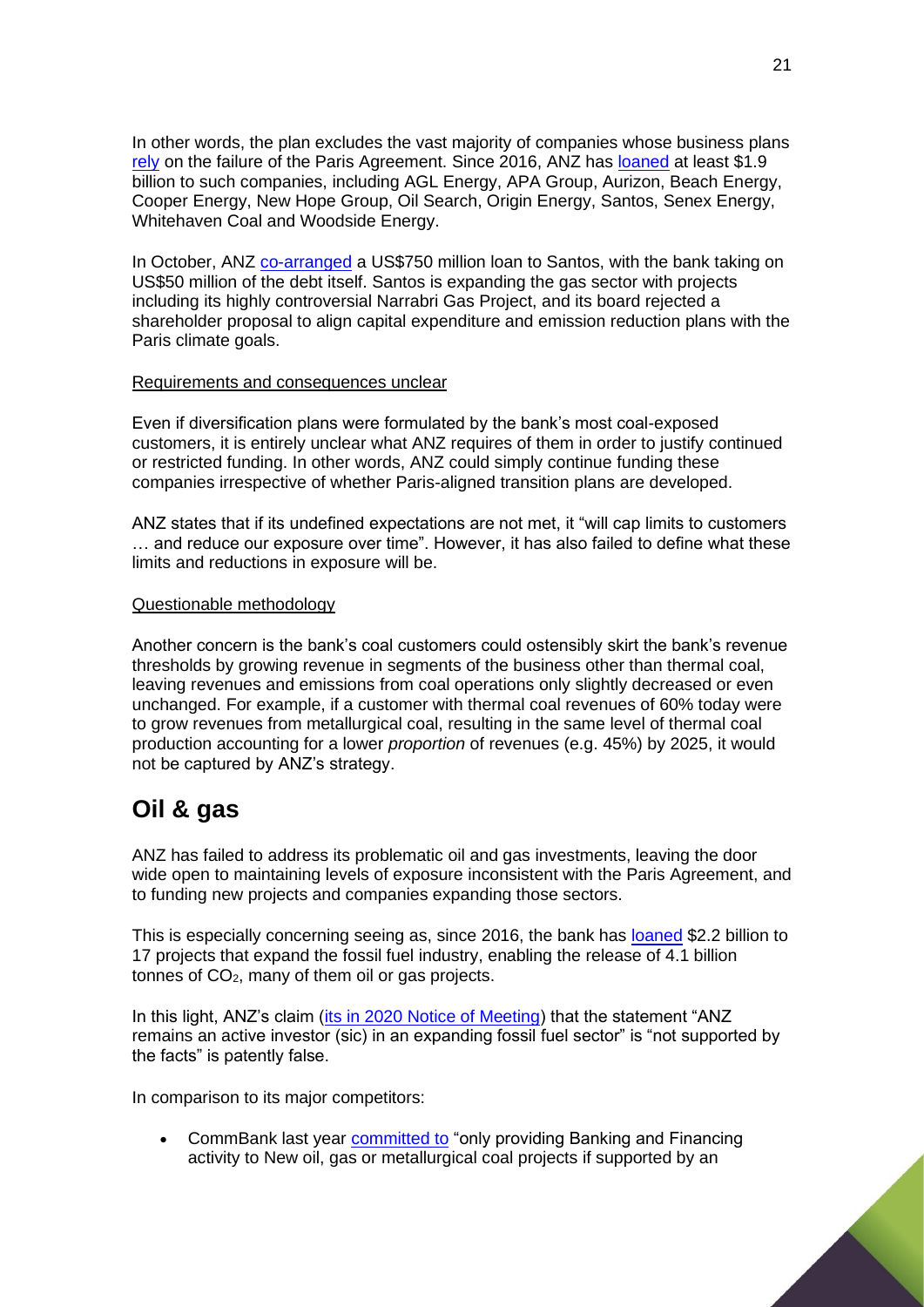assessment of the environmental, social and economic impacts of such activity, and if in line with the goals of the Paris Agreement".

- This year, Westpac [indirectly committed](https://www.marketforces.org.au/westpac-sets-thermal-coal-exit-date-re-commits-to-paris-alignment/) to not finance any new oil and gas projects by indicating that any financing of the sector from this point on will need to be in line with its commitment to the Paris Agreement. It has [committed](https://www.westpac.com.au/content/dam/public/wbc/documents/pdf/aw/sustainability/WBC_2020_sustainability_performance_report.pdf) to undertake "a 'deep dive' on the oil and gas sector under Paris-aligned scenarios".
- NAB has made no such commitments but its CEO [says](https://parlinfo.aph.gov.au/parlInfo/download/committees/commrep/0d8a7647-0a35-441c-8d13-e7b56b04bfa5/toc_pdf/Standing%20Committee%20on%20Economics_2020_09_11_8089.pdf;fileType=application%2Fpdf#search=%22committees/commrep/0d8a7647-0a35-441c-8d13-e7b56b04bfa5/0000%22) the bank will review its oil and gas policy "over the next six to 12 months" and that it has "a lot of work to do in having a look at that whole issue".

ANZ also failed to set targets to reduce exposure to oil and gas, despite notable fluctuation in exposure to these sectors in recent years.

|             | Financial year Exposure at default (EAD) yoy change (%) |        |
|-------------|---------------------------------------------------------|--------|
| <b>FY17</b> | \$18.0 billion                                          |        |
| <b>FY18</b> | \$18.4 billion                                          | $+2%$  |
| <b>FY19</b> | \$19.9 billion                                          | $+8%$  |
| <b>FY20</b> | \$17.6 billion                                          | $-12%$ |

#### [ANZ exposure at default \(EAD\) to oil and gas](https://www.anz.com.au/content/dam/anzcom/shareholder/ANZ-2020-Climate-related-Financial-Disclosures.pdf)

Investors should note that ANZ's disclosure of its oil and gas exposures vary between its mainstream financial reporting and its climate-related disclosures. ANZ's [2020 full](https://cdn-api.markitdigital.com/apiman-gateway/ASX/asx-research/1.0/file/2924-02300807-3A553970?access_token=83ff96335c2d45a094df02a206a39ff4)  [year results presentation](https://cdn-api.markitdigital.com/apiman-gateway/ASX/asx-research/1.0/file/2924-02300807-3A553970?access_token=83ff96335c2d45a094df02a206a39ff4) discloses exposure of \$8.2 billion to 'Oil & Gas Extraction', while the bank's [2020 Climate-related Financial Disclosures](https://cdn-api.markitdigital.com/apiman-gateway/ASX/asx-research/1.0/file/2924-02306345-3A554991?access_token=83ff96335c2d45a094df02a206a39ff4) disclosure exposure of \$17.6 billion to the 'Oil and Gas' industry. Market Forces notes that ANZ's 2020 Notice [of Meeting](https://www.anz.com/content/dam/anzcom/shareholder/ANZ-2020-Notice-of-Meeting.pdf) references the \$8.2 billion figure in relation to its oil and gas exposures.

#### Excluding 'new-to-bank' coal customers

ANZ also announced an update to its previous policy of excluding "new-to-bank lending to customers whose thermal coal assets exceed 50% of revenue, installed capacity or generation (mining, transport, ports and power generation)".

The updated version is that ANZ will "no longer [bank] any new business customers with material thermal coal exposures", with 'material' defined as "more than 10% revenue, installed capacity or generation from thermal coal".

This appears to be another fairly meaningless commitment, given the extremely limited scope of companies this could apply to. Market Forces notes that, at the time of the policy's release, ANZ was unable to identify any companies that this policy would apply to.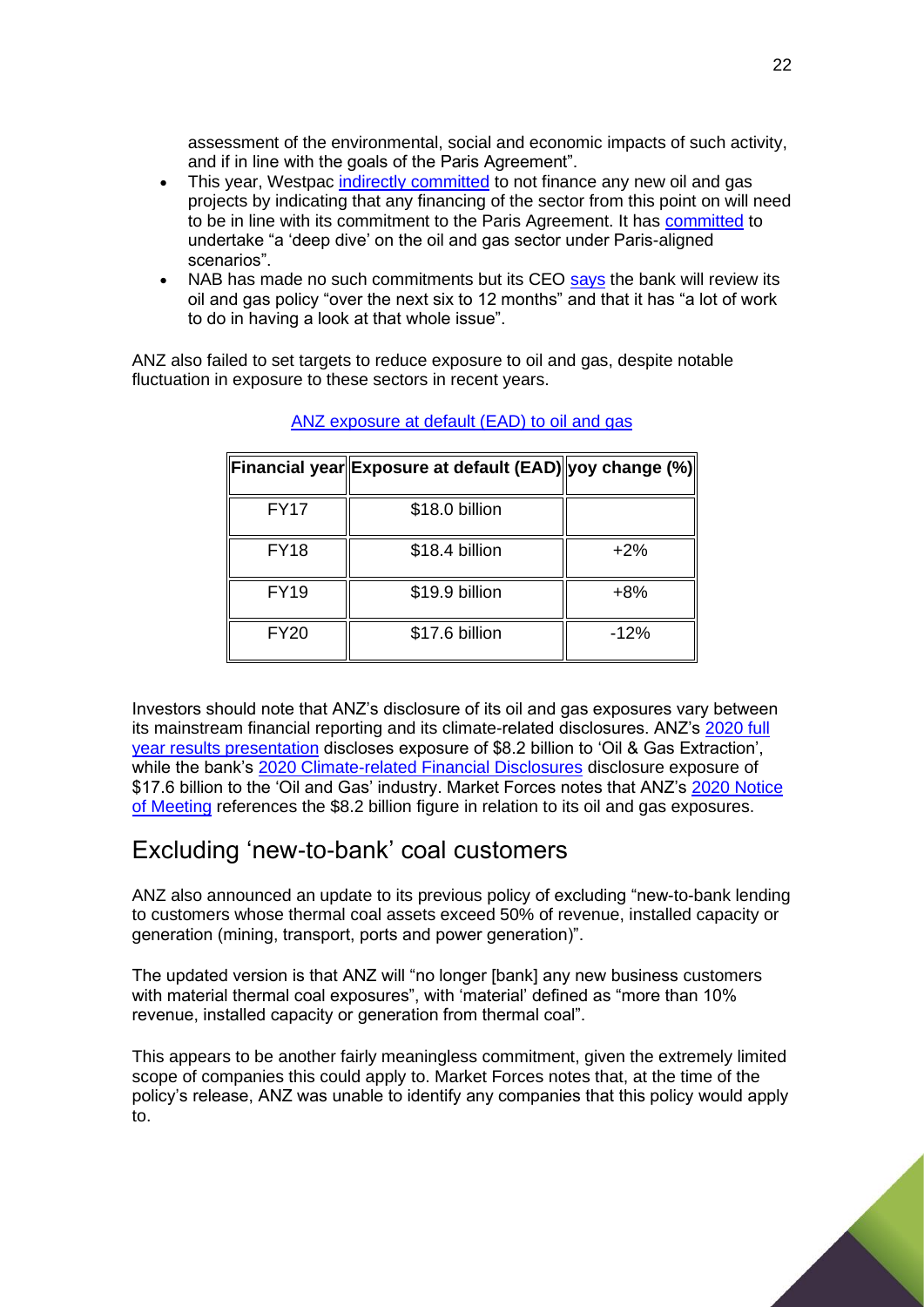## Clearing the remaining hurdles

ANZ has cleared the first hurdle of committing to exit direct finance for the most carbon intensive sector of the economy, thermal coal, by 2030. However, its approach to climate risk management remains deeply flawed.

ANZ has failed to adopt an appropriate strategy to manage its exposure to fossil fuelbased clients (corporate finance), including those with significant thermal coal interests. Nor has the bank adopted any sort of strategy to manage exposures to oil and gas and metallurgical coal, which must decline in order to align with the Paris goals.

There is no room for any new fossil fuel projects in a Paris-aligned decarbonisation pathway, meaning ANZ's current policies fail to live up to its stated support for the Paris Agreement.

The fact that ANZ is setting policies that allow for clients whose business strategies are consistent with the failure of the Paris Agreement, or that leave the door wide open to finance new and expanded fossil fuel projects, mean ANZ's energy policies are a recipe for climate disaster and increasing stranded asset risk.

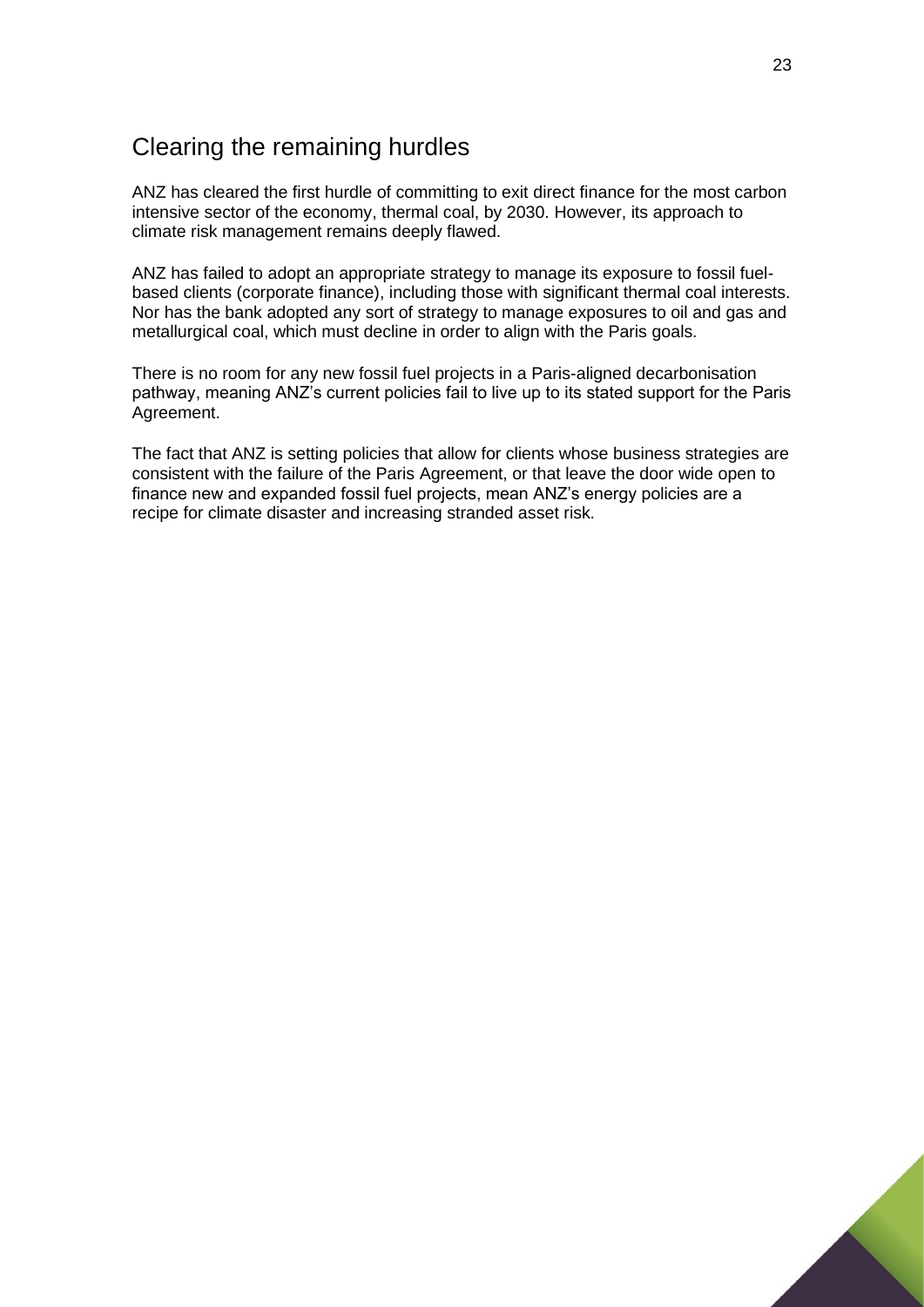## <span id="page-23-0"></span>**26 Nov 2020: Update to October investor briefing (NAB)**

NAB (ASX:NAB)

- 5 October 2020: [resolutions announced to the ASX](https://www.asx.com.au/asxpdf/20201005/pdf/44nbyh9pph3xg0.pdf)
- 20 October 2020: [Market Forces investor briefing](https://www.marketforces.org.au/wp-content/uploads/2020/10/2020-10-Market-Forces-ANZ-NAB-Investor-Briefing-1.pdf)
- 16 November 2020: [Notice of Meeting](https://cdn-api.markitdigital.com/apiman-gateway/ASX/asx-research/1.0/file/2924-02309109-3A555466?access_token=83ff96335c2d45a094df02a206a39ff4)

## Resolution

Shareholders request the Company disclose, in subsequent annual reporting, strategies and targets to reduce exposure to fossil fuel (oil, gas, coal) assets in line with the climate goals of the Paris Agreement, including the elimination of exposure to thermal coal in OECD countries by no later than 2030.

On 5 November 2020, NAB released its full-year results, followed by its Sustainability Report on 11 November.

These reports failed to move the needle with regards to setting Paris-aligned fossil fuel exposure reduction targets.

## Thermal coal exit still not Paris-aligned

NAB's [full year results presentation](https://cdn-api.markitdigital.com/apiman-gateway/ASX/asx-research/1.0/file/2924-02304887-3A554691?access_token=83ff96335c2d45a094df02a206a39ff4) failed to bring forward its inadequate official commitment to exit thermal coal mining by 2035, instead revealing the bank is "expected" to exit the sector by 2030.

Therefore, Market Forces reinforces the need for NAB to institute a formal policy commitment to exit the thermal coal sector by 2030 or earlier.

Signed by 631 investors representing over US\$37 trillion in assets, the [Global Investor](https://theinvestoragenda.org/focus-areas/policy-advocacy/)  [Statement to Governments on Climate Change](https://theinvestoragenda.org/focus-areas/policy-advocacy/) calls on governments to "phase out thermal coal power worldwide by set deadlines". Its accompanying [Briefing Paper](https://theinvestoragenda.org/wp-content/uploads/2019/06/GISGCC-briefing-paper-FINAL.pdf) sets out these deadlines, including the elimination of coal power in OECD countries by no later than 2030. This goal has been matched by each of Australia's big four banks, except NAB.

## Decarbonisation pathway is not a commitment

As referenced in its 2020 Notice of Meeting, NAB's [Sustainability Report](https://www.nab.com.au/content/dam/nabrwd/documents/reports/corporate/2020-sustainability-report-pdf.pdf) purportedly presents a 1.5°C-aligned decarbonisation pathway for the bank's lending portfolio. This pathway appears to be intended for advisory purposes only and does not constitute an exclusion of finance to companies and projects expanding the scale of the fossil fuel industry. Nor does it constitute a disclosure of Paris-aligned exposure reduction targets for the oil and gas sectors.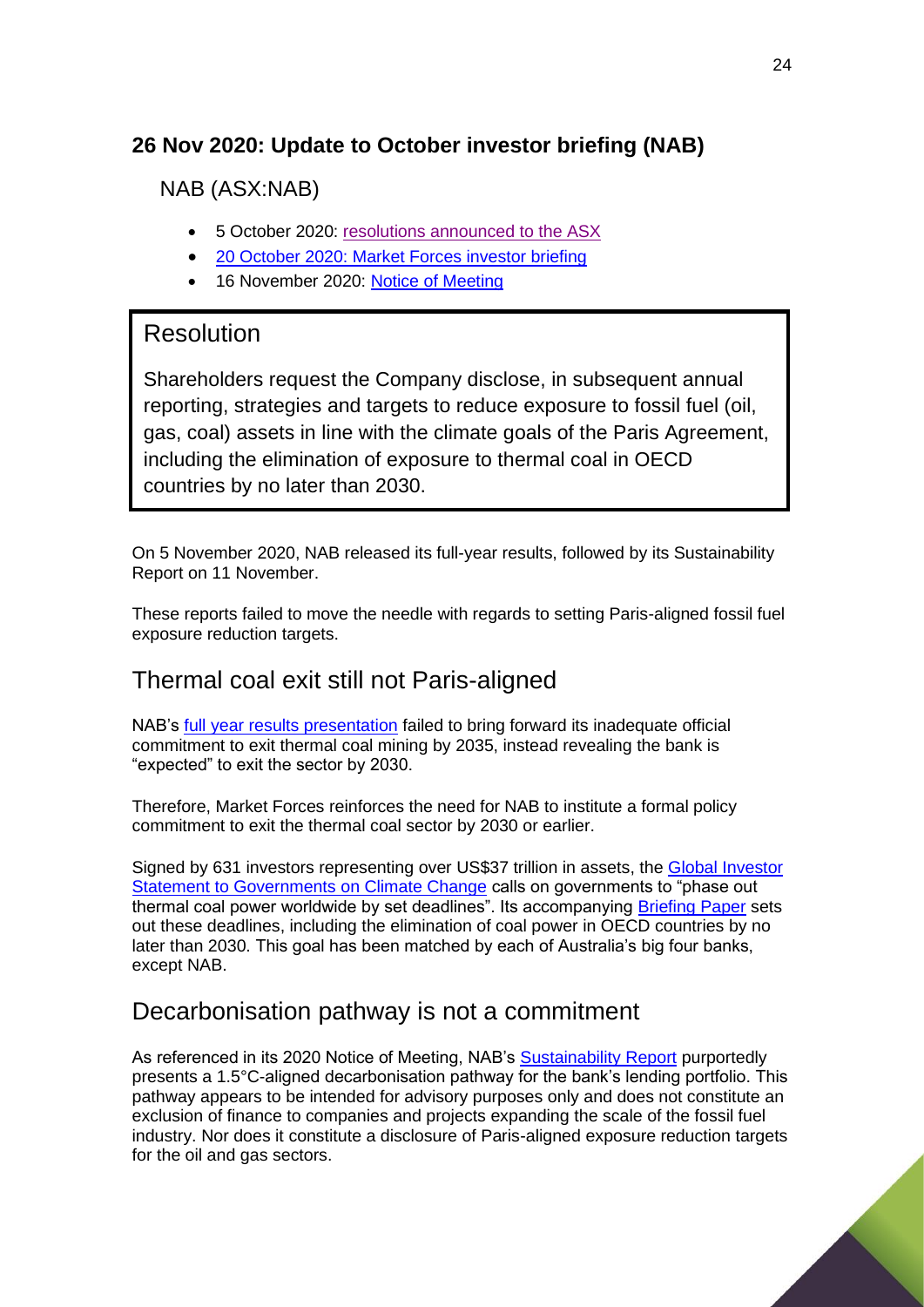# NAB confirms intention to review oil and gas policy by 2021

In September, NAB's CEO Ross McEwan [told](https://parlinfo.aph.gov.au/parlInfo/download/committees/commrep/0d8a7647-0a35-441c-8d13-e7b56b04bfa5/toc_pdf/Standing%20Committee%20on%20Economics_2020_09_11_8089.pdf;fileType=application%2Fpdf#search=%22committees/commrep/0d8a7647-0a35-441c-8d13-e7b56b04bfa5/0000%22) a House of Representatives Committee the bank would review its oil and gas policies "over the next six to 12 months", telling the Committee "I think we've got a lot of work to do in having a look at that whole issue and its impact across all of Australia and all the constituent parts, including what energy sources Australia needs to have."

NAB's Sustainability Report confirmed this update will be completed in 2021.

Our initial investor briefing document makes clear that NAB's provision of finance for the oil and gas sectors is severely misaligned with the Paris Agreement. Given NAB is currently reviewing its finance to these sectors, this resolution represents an important opportunity for investors to encourage NAB to align its oil and gas finance activity with the Paris Agreement.

With regards to exposure to the oil and gas sectors, NAB's recent reporting reveals:

- NAB's exposure to gas-fired power generation increased by 4% in the year to September 2020, from \$0.94 billion to \$0.98 billion. As such, NAB has retained its position as the major Australian bank reportedly most exposed to gas-fired power generation, with Westpac reporting exposure of \$0.67 billion, Commonwealth Bank \$0.6 billion, and ANZ \$0.14 billion.
- Reported exposure to oil and gas extraction fell by a third, from \$4.09 billion to \$2.74 billion. However, NAB attributed the drop to "AUD currency appreciation of USD denominated exposures and lower mark-to-market position of treasury related products". It is unclear what the underlying change to oil & gas extraction exposure was net of these effects.

#### NAB repeats thermal coal exclusion claim

NAB's 2020 Notice of Meeting repeats the claim that "the Company will not finance new thermal coal mining projects" despite apparently having breached this commitment on numerous occasions since adopting it in 2017.

For example, in December 2018, NAB participated in a [\\$600 million financing](https://www.newhopegroup.com.au/files/files/20181126%20-%20ASX%20Release%20-%20Bengalla%20acquisition%20and%20funding%20update.pdf) of New Hope Group, which New Hope stated "will be sufficient for the Company to also fund its medium term growth projects including [New Acland Stage 3"](http://statedevelopment.qld.gov.au/coordinator-general/assessments-and-approvals/coordinated-projects/completed-projects/new-acland-coal-mine-stage-3-project.html). New Acland Stage 3 is a new thermal coal mining project that NAB has told Market Forces would be excluded under the policy.

There are further details on these breaches in the initial investor briefing document.